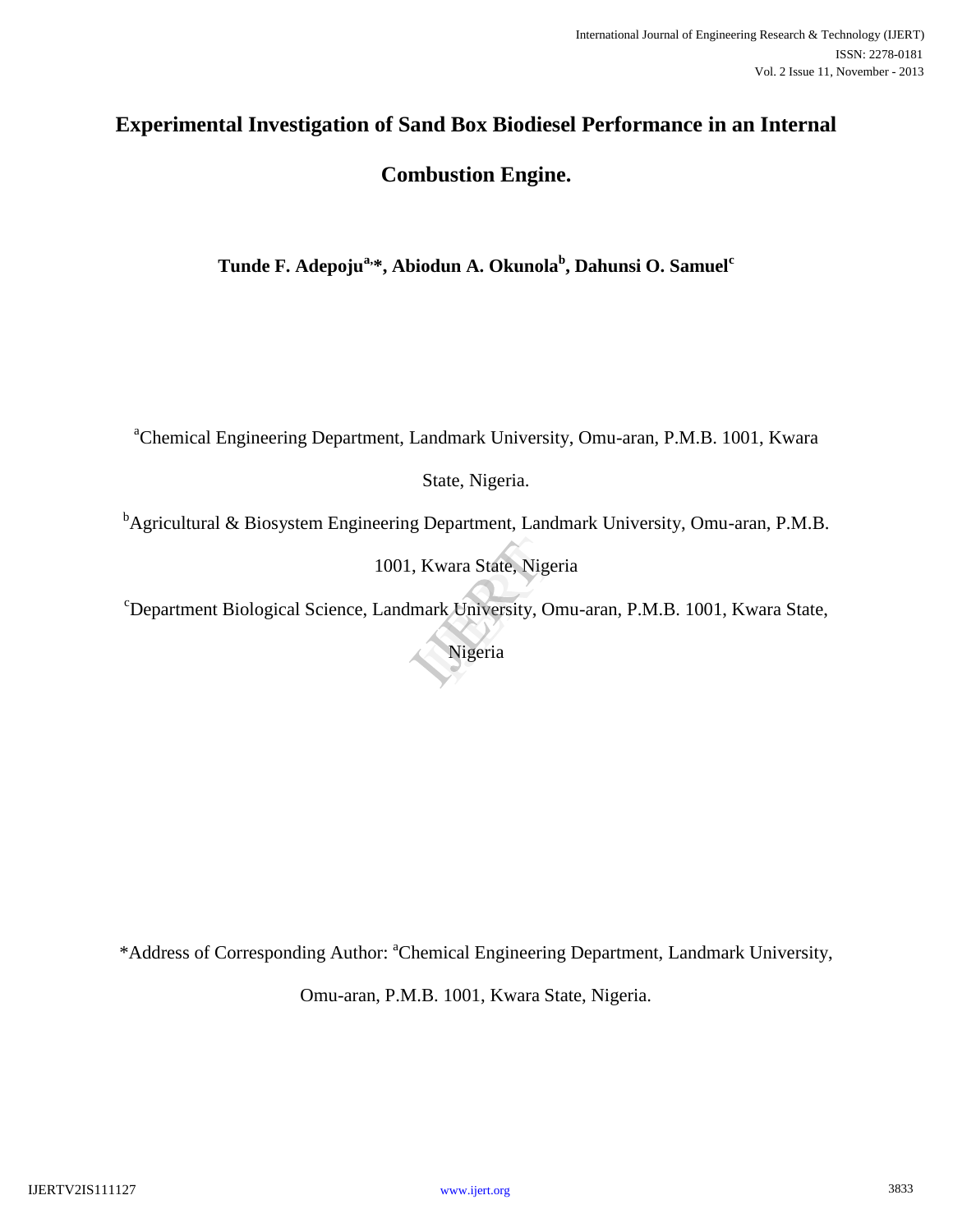# **Abstract**

A four stroke single cylinder air cooled direct internal combustion engine was used to investigate engine performance; CO, NOx, smoke opacity, flue gas temperature and brake specific fuel consumption with the Sand box Biodiesel blends Biodiesel. Biodiesel was produced from *Sand box*oil by two steps (acidic and basic).The experiment was carried out in triplicate to determine the production conditions with optimum yield. The produced Biodiesel had fuel properties which satisfied both ASTME D6751 and EN 1424 standards. The fatty acid profile of the Biodiesel revealed the dominant fatty acids were linoleic (64.50%), oleic (17.54%) andpalmitic (12.70%). Exhaust emissions from an internal combustion (I.C.) engine revealed that the CO and NOx emissions reduction were 60% and 58% at B20 respectively. Meanwhile, the HC emission reduction was found to be 60% at B20, Smoke opacity emission reduction was found to 64% at B20, BSFC was found to be 42% emission reduction at B20. However, the flue gas temperature and BTE increased by 12% and 45%, respectively. Hence, Sand box Biodiesel is an environmentally friendly engine fuel. moke opacity emiss<br>on reduction at B20.<br>%, respectively. H

**Keywords:**Sand box**,** Biodiesel, Fatty acids, Intenal combustion engine, Exhaust emissions.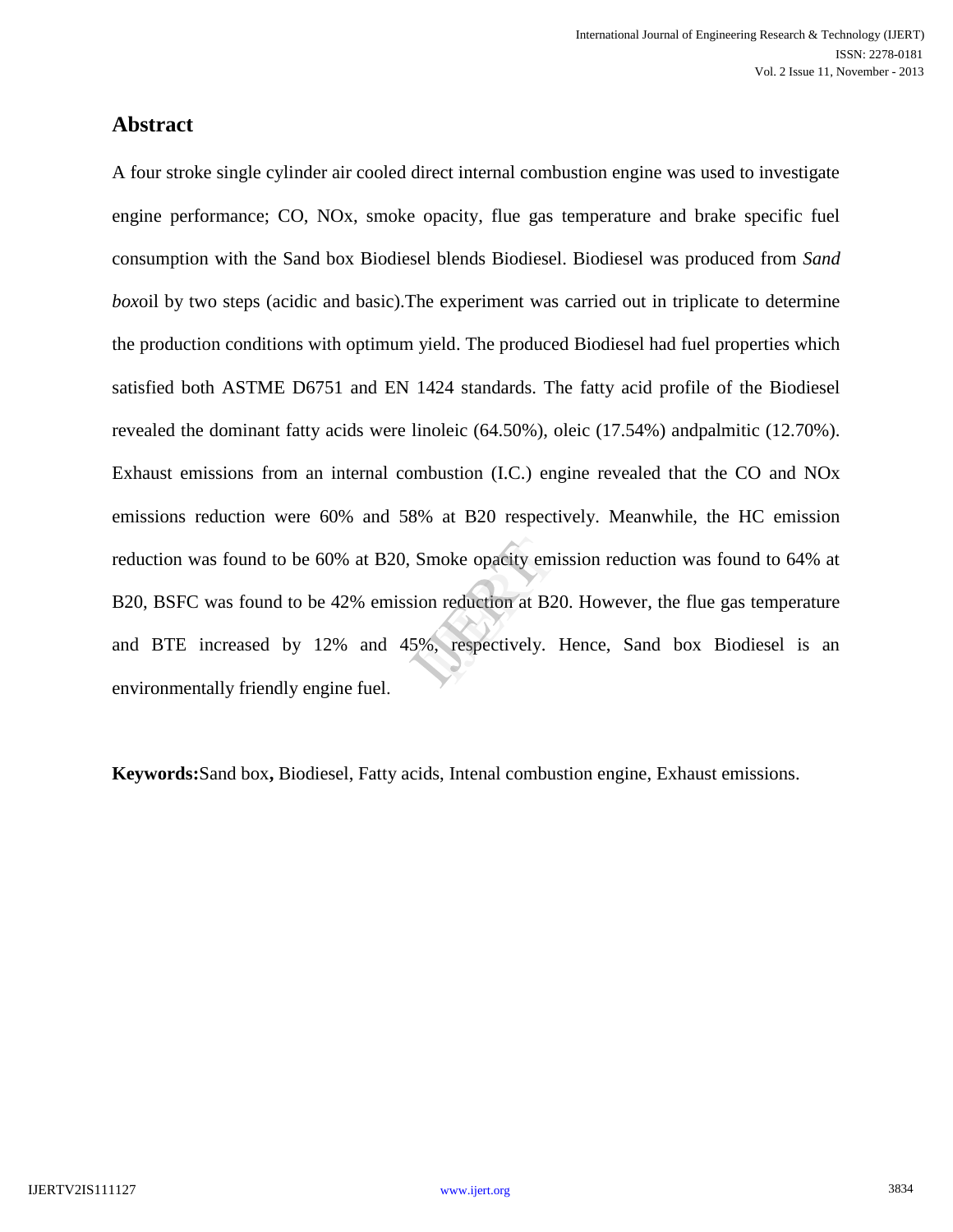### **1. Introduction**

Few people realize that vegetable oilseeds can be used for more than frying fast food. Indeed, Rudolph Diesel's first public exhibition of the internal combustion technology that was to later bear his name featured an engine running on peanut oil. He envisioned freeing small businesses from the monopolistic coal and steam power of the day by using organic fuels in his engine. Unfortunately, it turned out that his engine also lent itself to burning low-grade fractions of petroleum, and the rest is history.Diesel engine manufacturers optimized the design for lighter oils, and the use of vegetable oil never really got a chance.But, experimenters throughout the world have been reviving Diesel's vision, and vegetable oilseeds is finding increasing use, particularly in the US, UK, Germany, and Australia.

Because of this heritage, the fuel injection pump and the fuel injectors in modern diesel<br>won't work on room temperature vegetable oilseeds because of its thickness [1].<br>er, there are three common ways to thin vegetable oi engines won't work on room temperature vegetable oilseeds because of its thickness [1]. However, there are three common ways to thin vegetable oilseeds so it can be used in diesel engines, this includes; blend the vegetable oil with a lighter fuel, heat the vegetable oil until it becomes thin enough, and changing the chemical composition of the vegetable oil [2].

Blending is fraught with problems, and although some enthusiasts swear by it, others end up swearing at it, as they damage expensive injection pumps with the heavier fluid. Some have suffered explosions when trying to mix extremely lighter fuels, like gasoline, with vegetable oil. Those reporting success seem to be limited to a mix no more than 50/50 with petro-diesel at no colder than "shirt sleeve" temperatures, on a few engines that have very robust injection pumps. The process of heating vegetable oil to about  $80^{\circ}$ C (or about 180 $^{\circ}$ F) decreases its viscosity, easing its way through pumps and injectors, which cools and gels. This causes damage to the engine and can alsoresult in a lot of heat wastage [3]. The presence of impurities in the oil and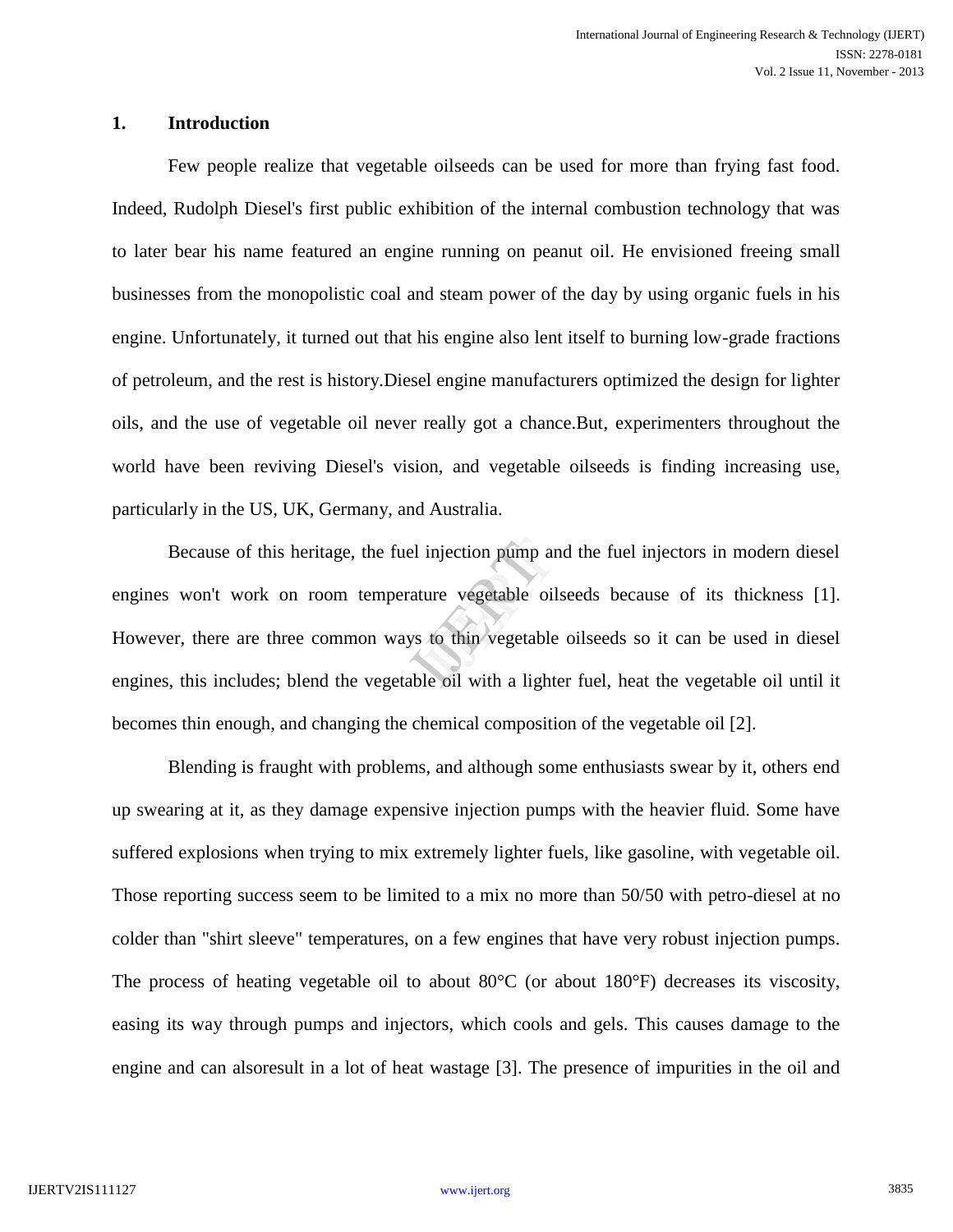water in the fuel can also cause expensive engine damage.But, the method of changing the chemical composition, also known as transesterification process (Biodiesel), is safe, reliable, cost effective, reduces pollution, and will work in almost any diesel engine without modification [3,4].

Internal combustion (I.C.) engines play amajor role in transportation, industrial power generation and in the agricultural sector. There is a need to search and find ways of using alternative fuels, which are preferablyrenewable and also emit low levels of gaseous and particulate pollutants in internalcombustion engines. As per the literature survey, fuels like vegetable oils, Biodiesel (transistorized vegetable oils to methyl esters), alcohols,natural gas, biogas, hydrogen, liquefied petroleum gas (LPG), etc. are being investigatedby researchers for engine applications. In the case of agricultural applications, fuels that can be produced inrural<br>areas in a decentralized manner, near the consumption points will be favoured [4, 5].<br>The permissible emission levels can al areas in a decentralized manner, near the consumption points will be favoured [4, 5]. Thepermissible emission levels can also be different in rural areas as compared to urban areason account of the large differences in the number density of engines [6]. Many researchers have worked on the conversion of edible and non-edible vegetable oilseeds such as beniseed (*Sesamum indicum*), sorrel oil (*Hibiscus sabdariffa*), coconut oil, linseed, Jatropha, Karanja (*Pongamia glabra*), kusum(*Schlerlchera trijuga*), pongamia, etc, to Biodiesel, separately to study the performance andemission characteristics of I.C. engine [1,2,3,4]. However, competitions for commercial edible vegetable oilseeds which are obtainable from just about a dozen species of plant have necessitated the search for oils from underutilized tropical plants such as (Sand box). Despite the potential of this under-utilized species as a source of less consumed food and medicine, to authors" best knowledge, sparse information is available on the suitability of its Biodiesel in I.C. engine whose emission characteristics hitherto remains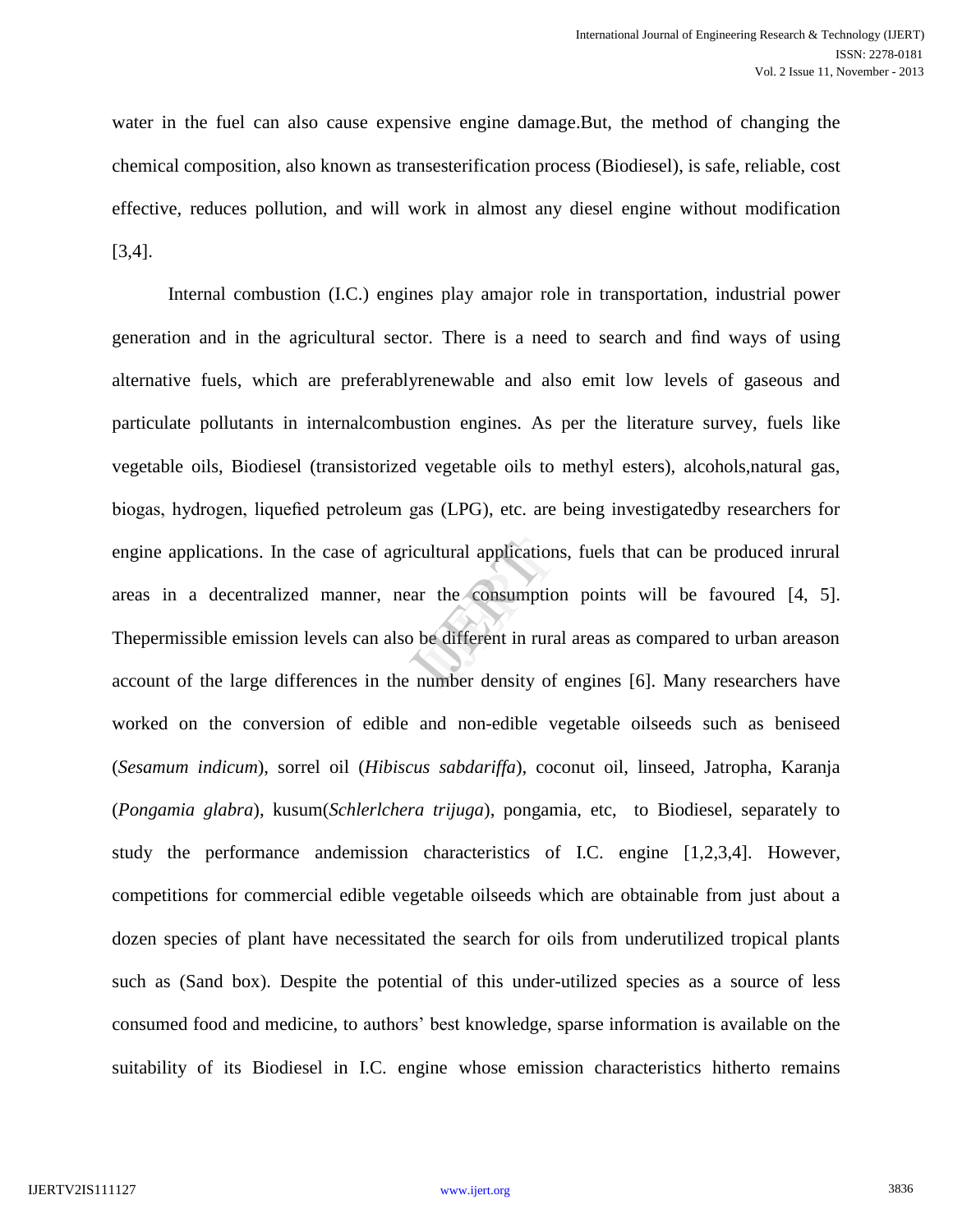untapped. Therefore, the study is aimed at investigating Sand box biodiesel as a suitable fuel in an Internal Combustion Engine.

### **2. Materials and Methods**

### *2.1 Materials*

TheSand box oil used for this study was collected from the Department of Agricultural Engineering, University of Markudi, Nigeria. The convectional fuel (AGO) was purchased from petrol station in Omu-aran. All chemicals used were all of analytical grade.

### **2.2** *Experimental procedure*

### **2.2.1 Acid catalyzed**

The crude unrefined Sand box oil was golden yellow in colour. The FFA was determined through the standard titrimetric method. The initial acid value of the oil was obtained to be 4.22  $\pm$  0.01 mg KOH/g oil (FFA level of 2.11  $\pm$  0.01 %), which is far above the < 1.50 specification limit for satisfactorily alkaline catalyst transesterification reaction. Hence, the FFAs were first esterified with catalyst  $(H_2SO_4)$ . Using the standard AOAC method, the acid value of separated product at the bottom was determined. This process was repeated in triplicate and the product having acid value  $\langle 2.11 \pm 0.01 \rangle$  mg KOH/g (FFA = 1.06) oil was used for the alkalis transesterification stage (step 2). Table 1 shows the reaction time, concentration of acid  $(H_2SO_4)$ and methanol/oil molar ratio used with the acid value and FFAs computed.  $\pm$  0.01 %), which is<br>ransesterification re<br>he standard AOAC

| Table 1: Pretreatment process - Acid catalyzed esterification |      |        |      |
|---------------------------------------------------------------|------|--------|------|
| Variables                                                     |      | Values |      |
| $H_2SO_4$ conc. (% v/v)                                       | 1.30 | 1.45   | 1.60 |
| Methanol/oil molar ratio                                      | 4    | 5.     | 6    |
| Reaction time (min)                                           | 30   | 40     | 50   |
| Titrimetric acid values (mg KOH/ g oil)                       | 3.20 | 2.11   | 2.54 |
| % FFA                                                         | 1.60 | 1.06   | 1.27 |
|                                                               |      |        |      |

**Table 1: Pretreatment process - Acid catalyzed esterification**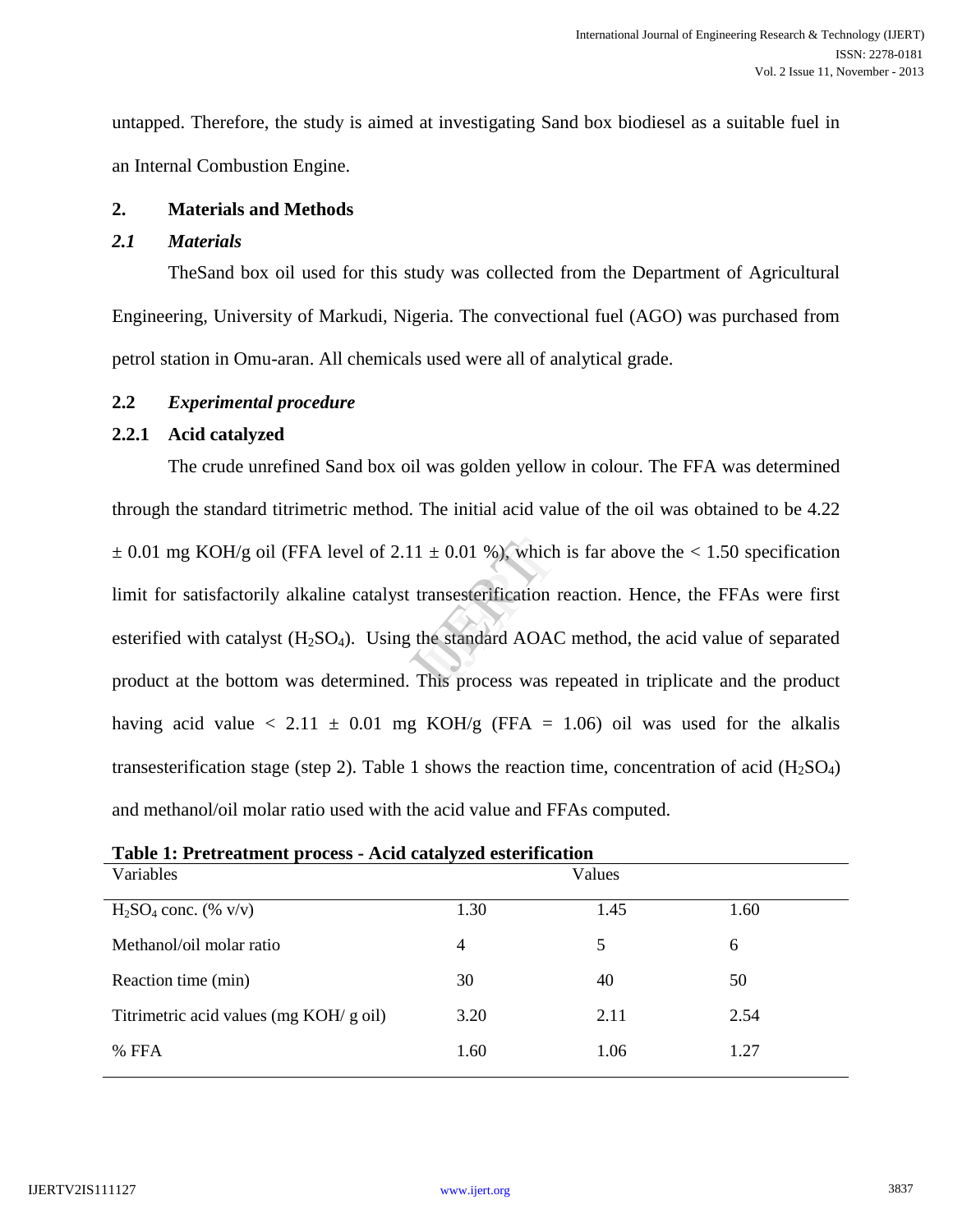### **2.2.2 Basic (Alkalis) catalyzed**

According to the method of [7], the reaction was carried out with 5:1 methanol/oil molar ratio using 0.55% KOH as an alkaline base catalyst. The amount of KOH (5.5 g/l of preheated Sand boxoil) was reached based on the amount needed to neutralize the unreacted acids (2.11 mg KOH/g oil) in this stage. The reaction was carried out at 60  $^{\circ}$ C for 30 min in a reactor. At the completion of the reaction,the product was transferred to a separating funnel for glycerol and biodiesel separation. Glycerol was tapped off and the left was washed with ionized water to remove residual catalyst, glycerol, methanol and soap. The washed biodiesel was further dried over heated  $CaCl<sub>2</sub>$  powder. The biodiesel yield was determined gravimetrically as described in Eq.1. The experiment was carried out in triplicate in order to select the optimum condition with highest yield (Table 2).

highest yield (Table 2).

\nSand box biological yield 
$$
\%(w/w) = \frac{Weight \ of \ sand \ box \ oil}{Weight \ of \ biological \ produced}
$$

\n(1)

### **2.3 Physicochemical analysis of the Sand box oil and Biodiesel**

The evaluation of physicochemical and other properties of the oil and biodiesel was determined by [8], method, Wijs method and the methods reported by [9]. The quality of Biodiesel is very important for the performance and emission characteristics of a diesel engine. Thus, thebiodiesel produced wassent to the Nigeria National Petroleum Company (NNPC) Laboratory for chromatography analysis of fatty acids present in the biodiesel quality testing using standard methods.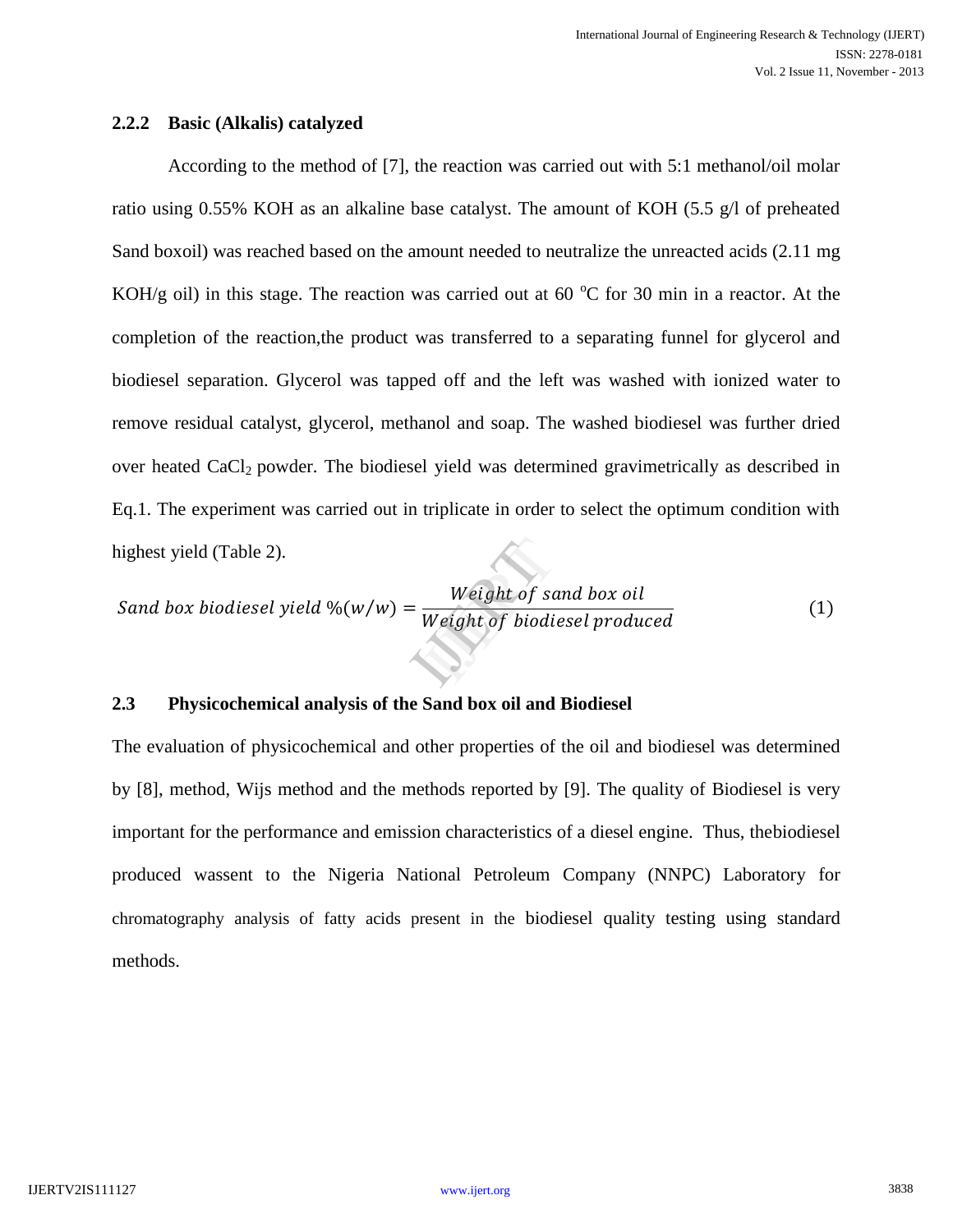### **2.4 Emission Characterization of BiodieselI.C. engine**

The blend of biodiesel and AGO were mixed in different proportions such as B10, B20, B30, B40 and B50. The same procedure was repeated for 100% AGO (B0) and 100% biodiesel (B100).The emissions (CO,NOx, HC, Smoke opacity and Flue gas temperature) were recorded using EGA4 palm top flue gas analyzer having Ni-MH rechargeable battery, opacity of smoke was measure using smoke meter. Brake specific fuel consumption (BSFC) and brake thermal efficiency were computed.

#### **3. Results and Discussion**

### *3.1 Oil production characteristics*

### *3.1.1 Pretreatment process -Acid catalyzed esterification*

This section describes a series of tests that were conducted to develop the acid–catalyzed pretreatment process. Since Sand box oiltends to have variable properties that could influence the repeatability of the tests, the pretreatment step was repeated in triplicate and the mean value of yield (acid values) was titrimetrically obtained. % FFA was computed (Table 1). The results showed that the FFA of 1.06 mg KOH/g oil at working variable of reaction time, 40 min, methanol/oil molar ratio, 5:1 and 1.45 (%  $v/v$ ) H<sub>2</sub>SO<sub>4</sub> conc. were suitable for the best yield in the second step alkalis transesterification process. Expedient<br>
Internation<br>
International Stock Contract Step Was repeated<br>
International Step Was repeated

### *3.1.2 Alkalis catalyzed transesterification process*

The yield of biodiesel obtained during the alkalis catalyzed transesterification process was 92.70% (w/w) at the following variable conditions, 0.55% KOH, 5:1 Methanol/oil molar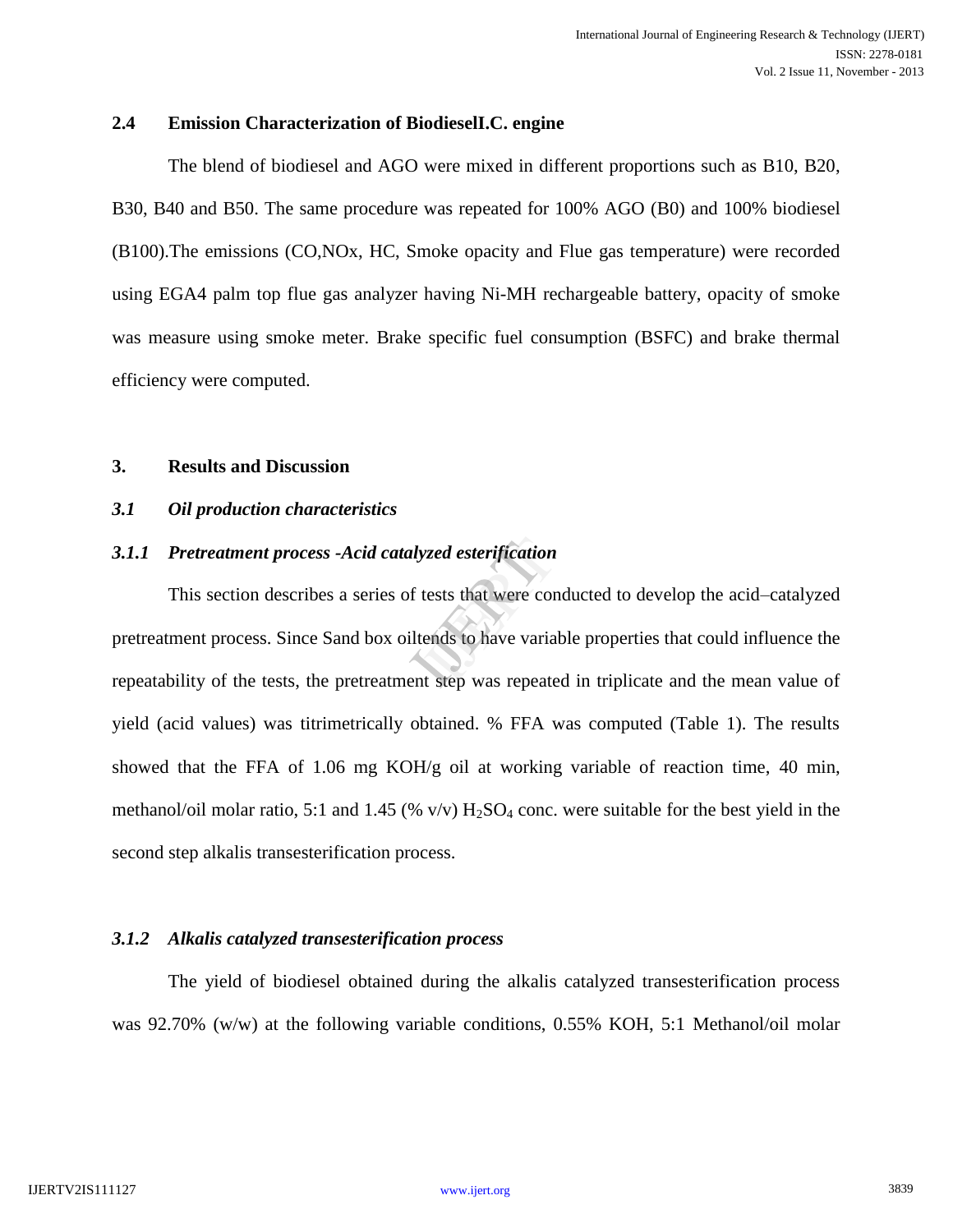ratio,  $60^{\circ}$ C reaction temperature and 30 min reaction time. The validity of the biodiesel was confirmed by carrying out three independent replicates experiments(Table 2).

| $KOH$ $(\% )$ | Methanol/oil molar<br>ratio | Reaction temp. $(^{\circ}C)$ | Reaction time<br>(min) | Sand Box Biodiesel<br>yield % $(w/w)$ |
|---------------|-----------------------------|------------------------------|------------------------|---------------------------------------|
| 0.55          | 5:1                         | 60                           | 30                     | 92.40                                 |
| 0.55          | 5:1                         | 60                           | 30                     | 92.50                                 |
| 0.55          | 5:1                         | 60                           | 30                     | 92.70                                 |

**Table 2: Alkalis catalyzed transesterification process**

### **3.2 Physicochemical analysis and other properties of** *Sand box oil and Biodiesel*

### *3.2.1 Physical properties of the Sand box oil and B***iodiesel**

In order to evaluate the quality of the crude *Sand box* oil and biodiesel, the content and compositions of theoil and biodieselwas subjected to physicochemical analysis and the results obtained are shown in Table 3. At room temperature, the oilwas golden yellow in colour and the biodiesel was light yellow. The refractive index increased but the moisture content decreased after conversion of oil to biodiesel,indicating a good shelf life characteristic of oil. Observations on the colour, moisture content and refractive index of the oil and biodiesel agreed with previously published report [10]. The specific gravity of the oil was determined as 0.93 which was reduced to 0.86 after conversion, indicates that the oil and biodiesel are less dense than water with refractive index of 1.480 and 1.490, respectively. Although,[11], reported mean value of 0.98 on specific gravity for the same oil,[12] reported a range between 0.874-8.2312 for most of the vegetable seed oils. The viscosity, which is a measure of the resistance of material to shear, was determined to be 6.32 mm<sup>2</sup>/s and 2.78 mm<sup>2</sup>/s, respectively. The higher value obtained for the oil in this study indicates the oil could be used as lubricant inengine parts in the tropics if If the crude Sand bot<br>subjected to physic<br>emperature, the oily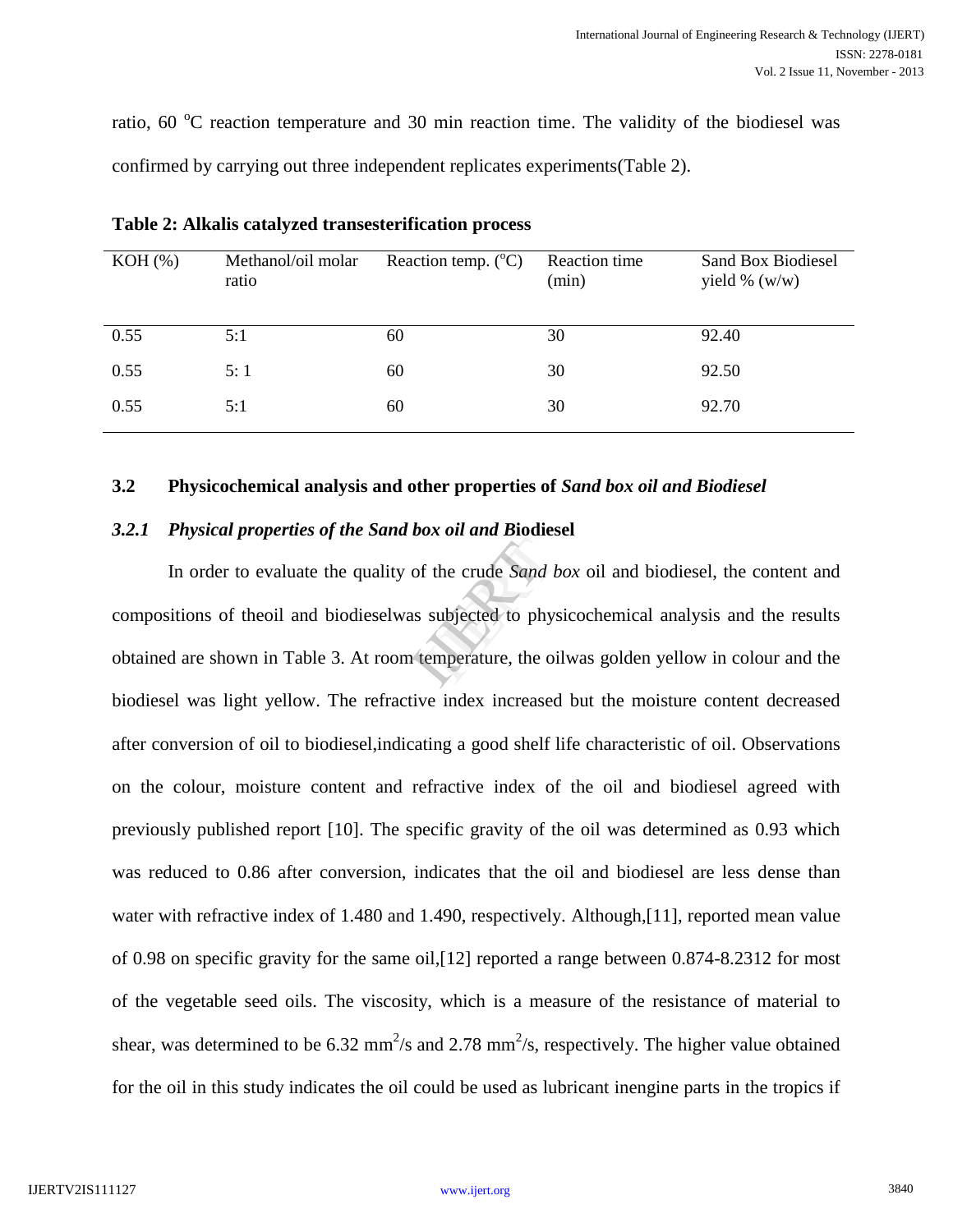left overnight as solidification temperature of the oil is below  $10^{\circ}$ C at any season [13]. The value of densities (1.42  $g/cm<sup>3</sup>$  and 0.92  $g/cm<sup>3</sup>$ ) obtained in this present work were in line with what was obtained by [10].

### *3.2.2 Chemical properties of the Sand box oil and Biodiesel*

Table 3 contains results obtained for the chemical properties of crude *Sand box* oil and biodiesel. The high acid value of the seed oil showed that it is non-edible oil which improves it suitability for biodiesel production. This can be used to check the level of oxidative deterioration of the oil and Biodiesel by enzymatic or chemical oxidation. The acid value is expected to range from 0.00 - 3.00 mg KOH/g material, before it can find application in industries but the value is high for oil under study. That was why acid value was made fit by subjecting the oil to biodieseland this may also improve its quality for industrial purposes [11]. A high Saponification value was obtained for the oilseed, suggesting high concentration of triglycerides suitable for Biodiesel production. The i value was obtained for the oilseed, suggesting high concentration of triglycerides suitable for Biodiesel production. The iodine value of the seed oil was high (125.90 g of  $I_2/100$  g of oil), which signified the oil contained a substantial level of unsaturation and could be used to quantify the amount of double bondspresent in the oil which reflects the susceptibility of oil to oxidation before conversion to biodiesel. Peroxide value measures the content of hydro-peroxides in the oil and its low value indicates high resistance to oxidation. The value obtained for the seed oil and biodiesel in this work were well within the limit stipulated for vegetable oils and Biodiesel. This shows that the oil is not rancid and considered stable [14]. The HHV determined for the oil was 39.28 MJ/kg and it is within the range earlier reported [15] for vegetable oils (37.47 – 40.62 MJ/kg). The rise in the HHV after conversion of oil to biodiesel proved that the oil is not only good for Biodiesel production, but can be suitably used as fuel in I.C. engine.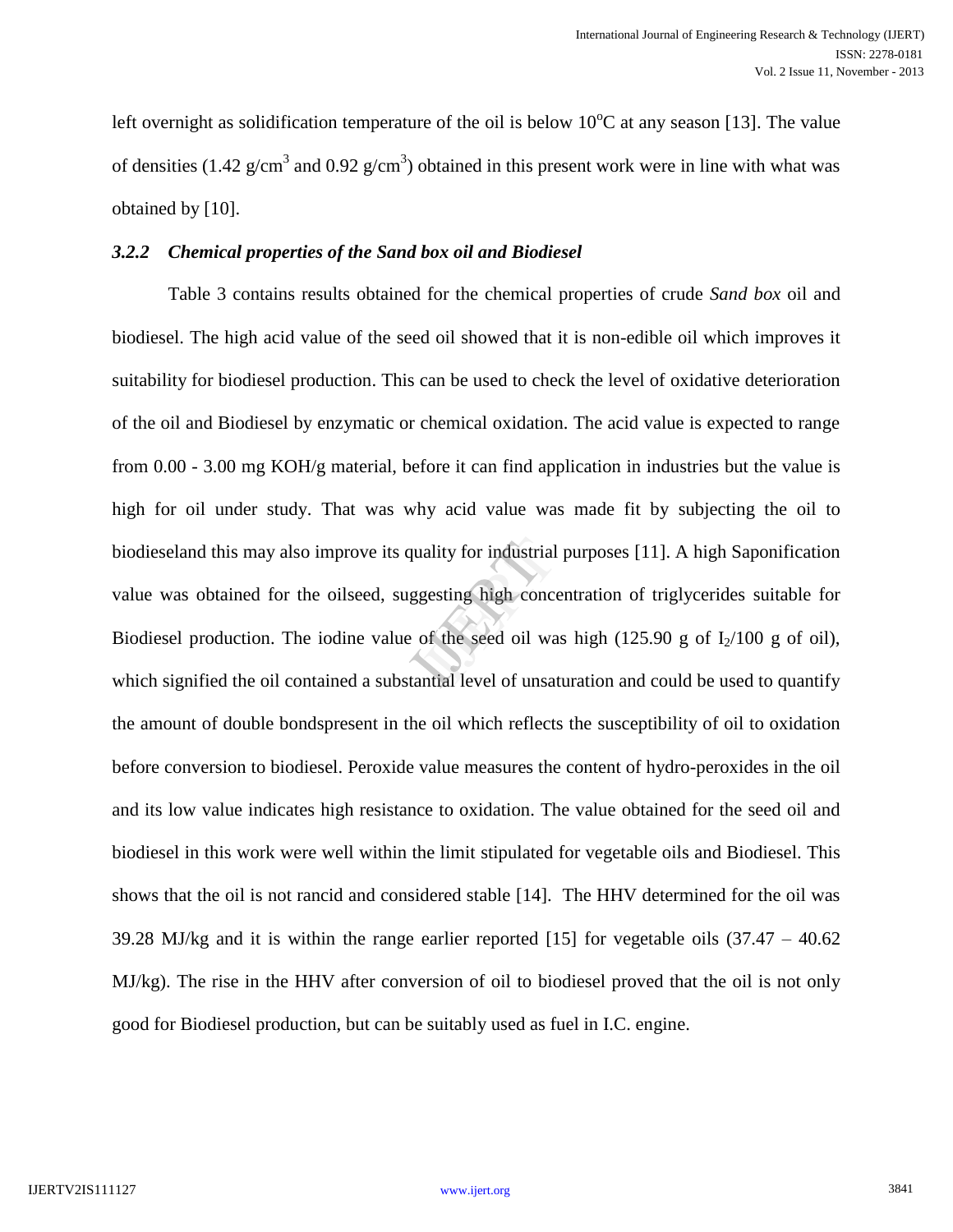| Parameters                                       | Sand box          | Biodiesel         | <b>ASTM</b>       | EN 14214      |
|--------------------------------------------------|-------------------|-------------------|-------------------|---------------|
|                                                  | oil               |                   | D6751             |               |
| <b>Physical properties</b>                       |                   |                   |                   |               |
| Colour                                           | Golden yellow     | Light yellow      |                   |               |
| Moisture content %                               | $0.40 \pm 0.001$  | $0.001 \pm 0.001$ | $0.05$ max        | 0.02          |
| Specific gravity                                 | $0.930 \pm 0.01$  | $0.860 \pm 0.015$ | $0.86 - 0.90$     | 0.85          |
| Viscosity (mm <sup>2</sup> /s) at $40^{\circ}$ C | $6.32 \pm 0.01$   | $2.78 \pm 0.02$   | $1.9 - 6.0$       | $3.5 - 5.0$   |
| Density ( $g/cm3$ ) at 25 <sup>o</sup> C         | $1.42 \pm 0.01$   | $0.92 \pm 0.02$   | 0.84              | $0.86 - 0.90$ |
| <b>Chemical properties</b>                       |                   |                   |                   |               |
| Iodine value(g $I_2/100g$ )                      | $125.90 \pm 0.10$ | $116.40 \pm 1.40$ |                   | $120$ max     |
| Acid value(mg KOH/g oil)                         | $4.22 \pm 0.10$   | $2.34 \pm 0.15$   | < 0.80            | $0.5$ max     |
| %FFA (as oleic acid)                             | $2.11 \pm 0.01$   | $1.17 \pm 0.02$   |                   |               |
| Saponification value (Mg                         | $201.60 \pm 0.50$ | $180.20 \pm 0.10$ |                   |               |
| $KOH/g$ oil)                                     |                   |                   |                   |               |
| Peroxide value                                   | $3.04 \pm 0.10$   | $2.48 \pm 0.10$   |                   |               |
| <b>Other properties</b>                          |                   |                   |                   |               |
| Cloud point $^{\circ}C$                          |                   | 8.00              | 6                 | 12 max        |
| Flash point °C                                   |                   | 112.00            | $100 \text{ min}$ | >120          |
| Pour point <sup>o</sup> C                        |                   | $-14.00$          | $-15$             |               |
| Diesel index                                     | $48.68 \pm 0.20$  | $56.11 \pm 0.11$  | 50.40             |               |
| <b>API</b>                                       | $20.65 \pm 0.14$  | 33.03 $\pm$ 0.40  | 36.95             |               |
| Mean molecular mass                              | $277.78 \pm 1.60$ | $310.77 \pm 1.45$ |                   |               |
| Cetane number                                    | $45.05 \pm 4.80$  | $50.40 \pm 1.20$  | 47 min            | 51 min        |
|                                                  |                   |                   |                   |               |
| $HHV$ (MJ/kg)                                    | $39.28 \pm 0.30$  | $40.30 \pm 010$   |                   |               |
|                                                  |                   |                   |                   |               |
| Aniline point                                    | $235.74 \pm 0.13$ | $169.88 \pm 0.50$ | 331.00            |               |

# **Table 3: Properties of Sandbox oil and BiodieselComparison to Biodiesel Specification**

values are means of triplicate determination  $\pm$  standard deviation of mean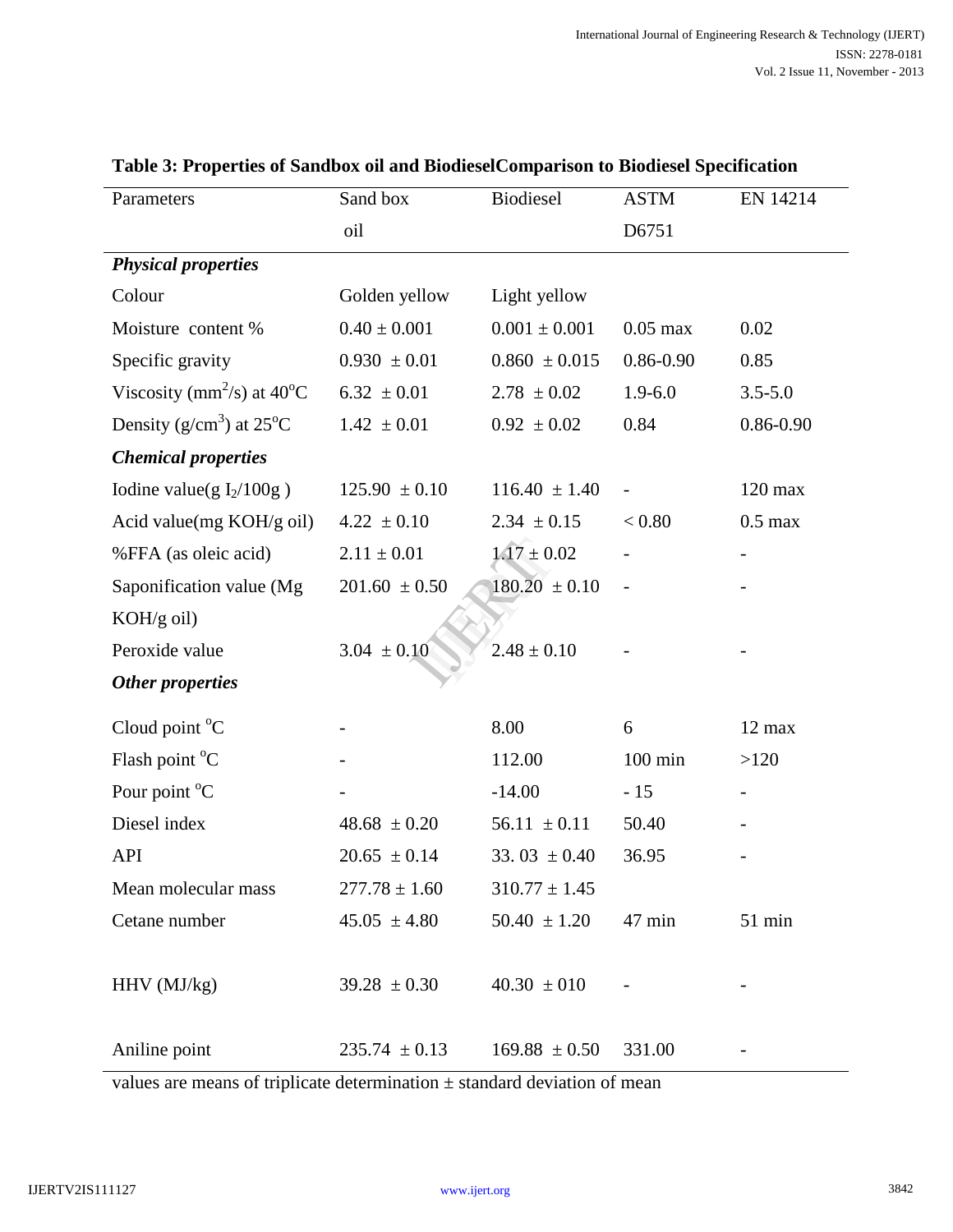### *3.2.3 Other properties of the Sand box oil and Biodiesel*

Additional fuel properties such as cetane number, API, diesel index, mean molecular mass and aniline point of the oilseed and biodieselwere determined (Table 3). Cetane number is a measure of the fuel"s ignitiondelay and combustion quality. Standard specification for cetane number Biodiesel is 40 minimum [16]. The cetane number of the oilseed (45.05) showed that it has high fuel potential before being converted to biodiesel (cetane number- 50.40). The cetane number reported for most vegetable oils range from 27.6 to 52.9 [15, 17]. The API, diesel index and aniline point of the oil and biodieselwere comparable with other reported work[9]. The two steps transesterification of the oil improved its fuel properties.

### *3.3 Fatty acid profile of the Sand box oil and Biodiesel*

Gas chromatography analysis of fatty acids present in the oil and biodiesel shown in<br>
. The results indicated that the oil is highly unsaturated. The dominant fatty acids were<br>  $(58.52\%)$ , oleic  $(20.31\%)$ , palmitic  $(16.$ Table 4. The results indicated that the oil is highly unsaturated. The dominant fatty acids were linoleic (58.52%), oleic (20.31%), palmitic (16.01%), stearic (3.10%), linolenic acid (C18:3) (1.60%) and others (0.46%). Whereas, the dominant fatty acids found in biodieselwere linoleic (64.50%), oleic (17.54%), palmitic (12.70%), stearic (1.74%), linolenic acid (3.50%) and others (0.02%) The values observed in this work are within the ranges previously reported [18,19].This indicates that fatty acid composition will play a dominant role in establishing the cetane number [19, 20].

| $\cdot$<br>Parameters    | Compositions %  |                  |  |
|--------------------------|-----------------|------------------|--|
|                          | O <sub>il</sub> | <b>Biodiesel</b> |  |
| Palmitic acid (C16:0)    | 16.01           | 12.70            |  |
| Stearic acids (C18:0)    | 3.10            | 1.74             |  |
| Oleic acids $(C18:1)$    | 20.31           | 17.54            |  |
| Linoleic acids $(C18:2)$ | 58.52           | 64.50            |  |
| Linolenic acid $(C18:3)$ | 1.60            | 3.50             |  |
| Other                    | 0.46            | 0.02             |  |
| Total                    | 100             | 100              |  |

**Table 4: Fatty Acids Compositions of the Sand box oil and Biodiesel Produced**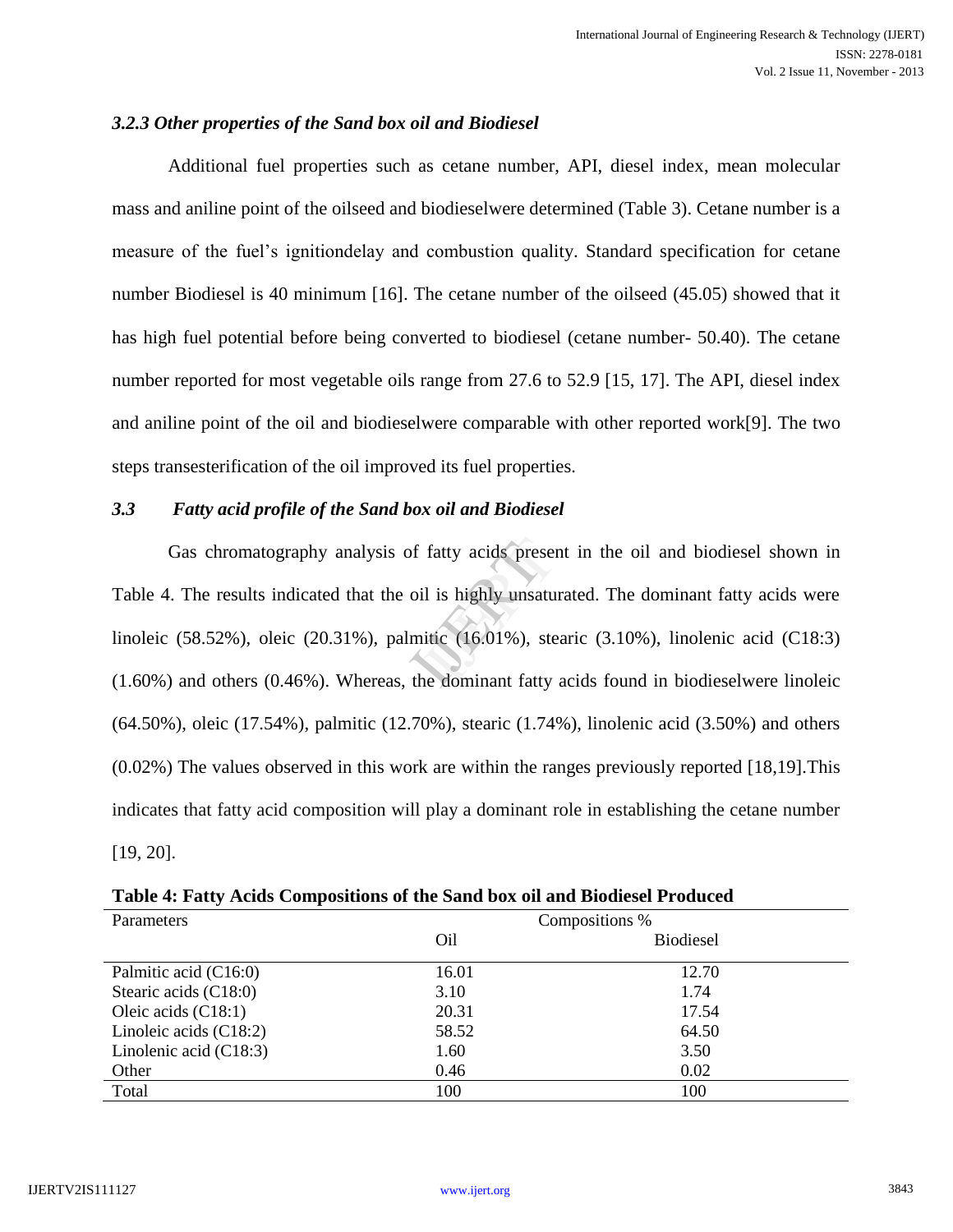## **3.4 Emission characterization**

The test was conducted on a four stroke, air cooled, single cylinder direct injection diesel engine, developing a power output of 3.23 kW at a constant of 2600 rpm. Table 5 shows the specifications of the engine. The characterization of fuel behavior with respect to emissions and performance was carried out by determined the CO,NOx, HC, Smoke opacity, Flue gas temperature, BSFC and BTE.

| Parameter                   | Specification                                                           |
|-----------------------------|-------------------------------------------------------------------------|
| Type of engine              | Single cylinder                                                         |
| Engine brand name           | 165F, Direct injection, four-<br>stroke, Internal Combustion<br>Engine. |
| Stroke length               | $0.11 \text{ m}$                                                        |
| Bore and stroke             | 87.5 mm x 110 mm                                                        |
| Cooling method              | Air                                                                     |
| Injector operating pressure | 200 bar/ 23 °C BTDC                                                     |
| Dynamometer current         | Eddy current                                                            |
| Compression ratio           | 16.5:1                                                                  |
| Response time               | 4 micro seconds                                                         |
| Rated speed                 | 2600 rpm                                                                |
| Resolution in 1 degree      | 360 degree encoder with a<br>resolution of 1                            |
| Rated power                 | 3.2 Kw                                                                  |

### **Table 5: Engine specifications**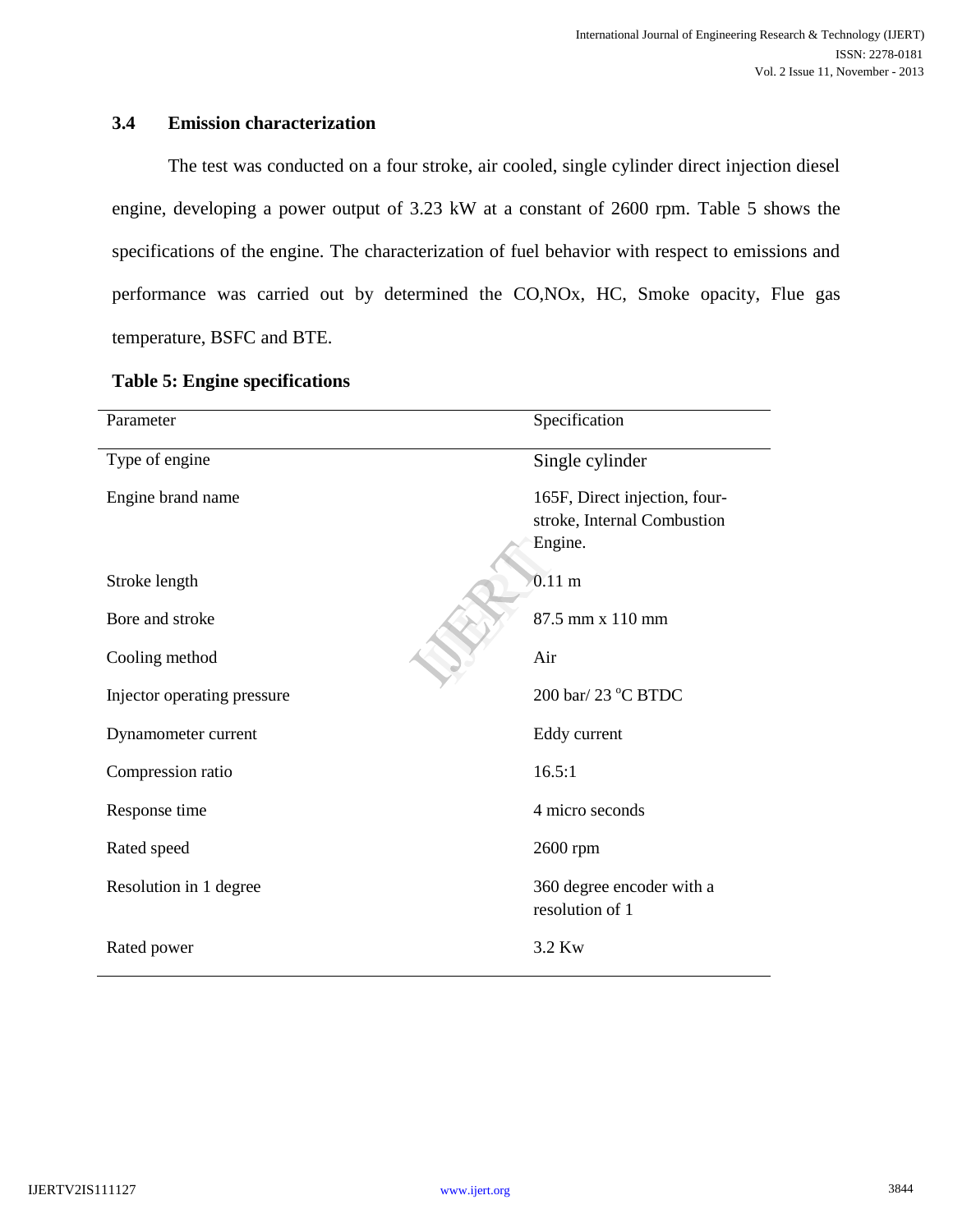### *3.4.1 Carbon monoxide (CO) emission (ppm)*

CO is only a very weak direct greenhouse gas, but has important indirect effects on global warming. CO is an ozone precursor, but to a lesser extent than unburned hydrocarbons or nitrogen oxides.Biomass burning and fossil fuel use are the main sources of man-made CO emission. The most potential control is through direct reduction in fossil fuel use. Since the emission of CO depended on rotational speed, it decreased with increased in concentration of Biodiesel.

Figure 1 shows the variation of CO with blends at different speed of revolution of I.C. engine. At the speed range of 800-1000 rpm, the CO emission was found to be highest at B0, followed by B10, B50 and B100. The CO decreases with increases in concentration of Biodiesel



**Fig. 1: CO emission vs. blends**

blends as fuel [21].At speed range of 1000-1200 rpm, the emission of B0 and B10 was found to be the highest compared with blends of B20 and B100. B50 has the lowest emission at this speed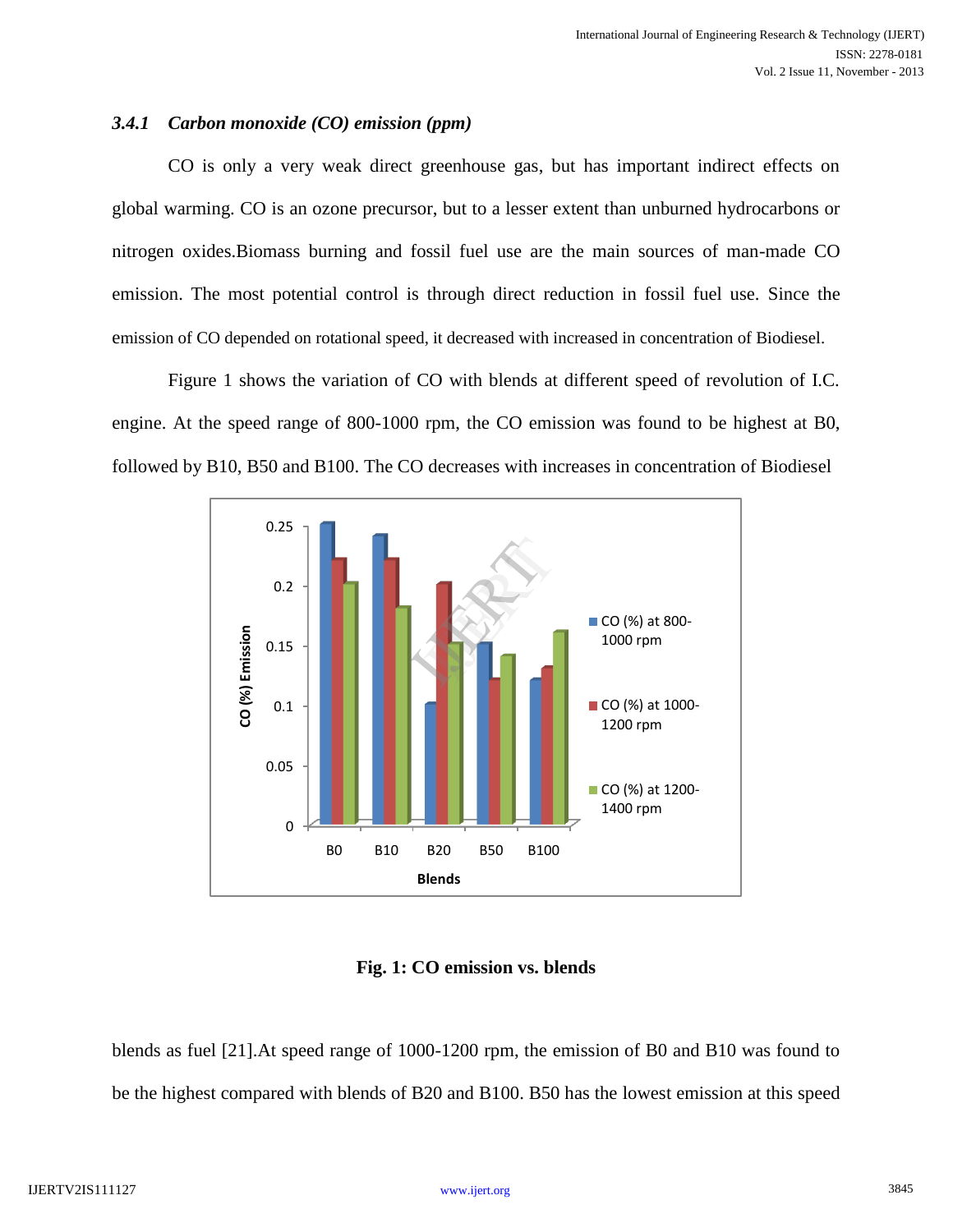range. It was also observed that at highest speed range (1200-1400 rpm), the CO emission concentration was lowest at B50 while B0 has the highest emission concentration.Therefore, the CO emission concentration at B20 is the lowest with 60% emission reduction when compare with B0 (100% AGO).

### *3.4.2 NOx emission*

NOx should not be confused with  $N_2O$ , which is a greenhouse gas. It is the total concentration of NO and  $NO<sub>2</sub>$ . When NOx and volatile organic compounds (VOCs) react in the presence of sunlight, they form photochemical smog, a significant form of air pollution, especially in the summer. It adverse effect is damage to the lung tissue and reduction in lung function [22]. Its can also forms nitric acid which contributes to acid rain if the combustion emission is not regulated in the environment. NOx also increase in proportion to ignition<br>
advance, regardless of variations in the air/fuel ratio.<br>
Figure 2 shows the variation of NOx emission concentration with the blend advance, regardless of variations in the air/fuel ratio.

Figure 2 shows the variation of NOx emission concentration with the blends at different speed ranges. B20 at the highest speed range (1200-1400 rpm) has the lowest NOx concentration, followed by B10, B50, B0 and B100. At 1000-1200 rpm, B10 and B20 were found to have the same NOx concentration been the lowest, followed by B0, B50 and B100. Similarly, the highest NOx concentration was observed at B100 within the range of 800-1000 rpm, followed by B0, B50, B10 and B20. Hence, B20 at highest speed range has the lowest NOx emission concentration with 58% reduction compared to B0.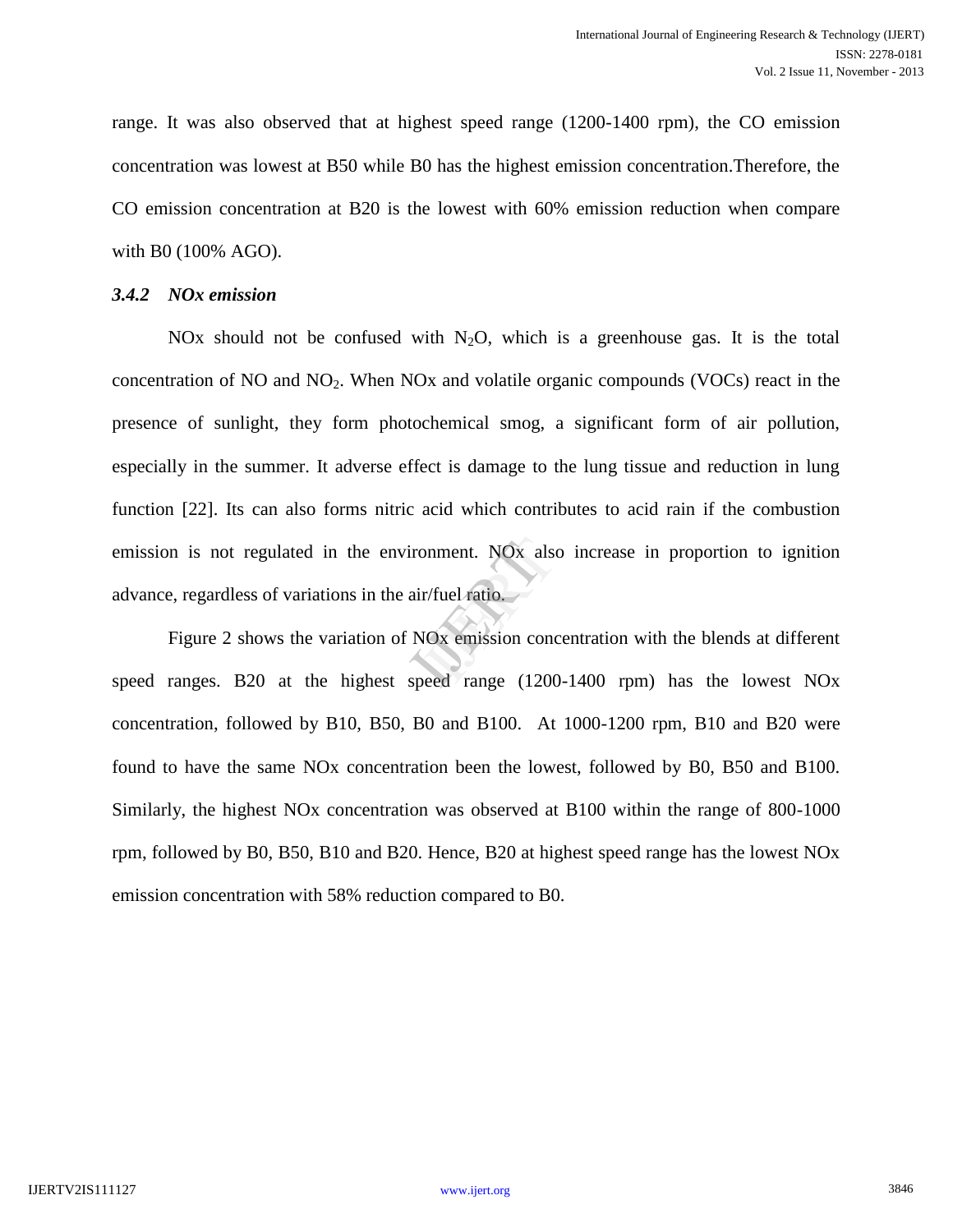

**Fig. 2: NOx emission vs. blends**

### *3.4.3 HC (Hydrocarbon) emission*

The exhaust gases emitted by 4-cycle spark I.C. engine does not operate at 100% efficiency, and the air/flue mixture when burned produces exhaust gases containing various pollutants. Among these are the HC made up of principally of minute particles of unburned gasoline; these particle react photo-chemically with sunlight to produce smog; and NOx which combines with water to produce so-called acid rain. HCs are measured in ppm (parts per million). Their presence in the exhaust stream is a result of unburned or partly burned fuel, and engine oil. HC emissions increase in proportion to ignition advance, except at very lean air/fuel ratios. Factors such as poor mixture distribution, ignition misfires and low engine temperatures, will all cause significant increases in HC.

Figure 3 shows the variation of HC emission with the blends at different speed ranges. The figure showed that at all speed ranges, the HC emission was found to be the highest at B0;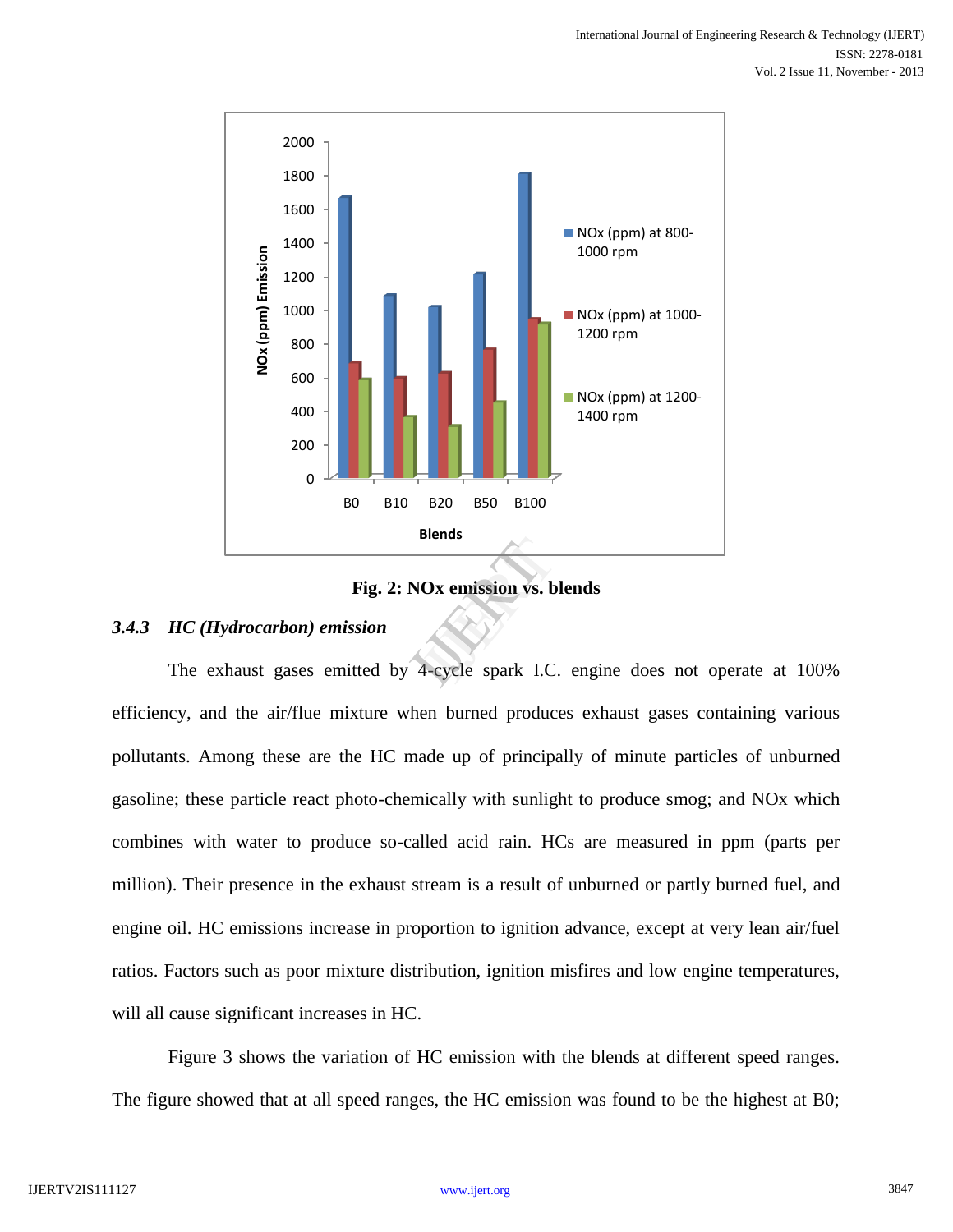this is followed by B100, B50, B10 and B20. B20 at a speed range of 1000-1200 rpm has the lowest HC emission with 60% reduction when compare with B0.



**Fig. 3: HC emission vs. blends**

### *3.4.4 Smoke opacity emission (%)*

Smoke opacity is a measurement of smoke density from 0% – clean and 100%– dirty. Smoke opacity can be in manyshades including grey/black (unburnt fuel),blue (burnt oil – worn engine) or white(water condensation).It is the level of peak smoke opacity for diesel-powered motor vehicles. The level of opacity measurement remains the core of Federal, State and Local air pollution control effort as more visible emission observers verify now than ever before.

Figure 4 shows the variation of smoke opacity with the blends ratio at various speed ranges. B0 at the speed range of 1200-1400 rpm has the highest smoke opacity, followed by B100, B50, B10 and B20. B20 has the lowest smoke opacity at speed range 1000-1200 rpm.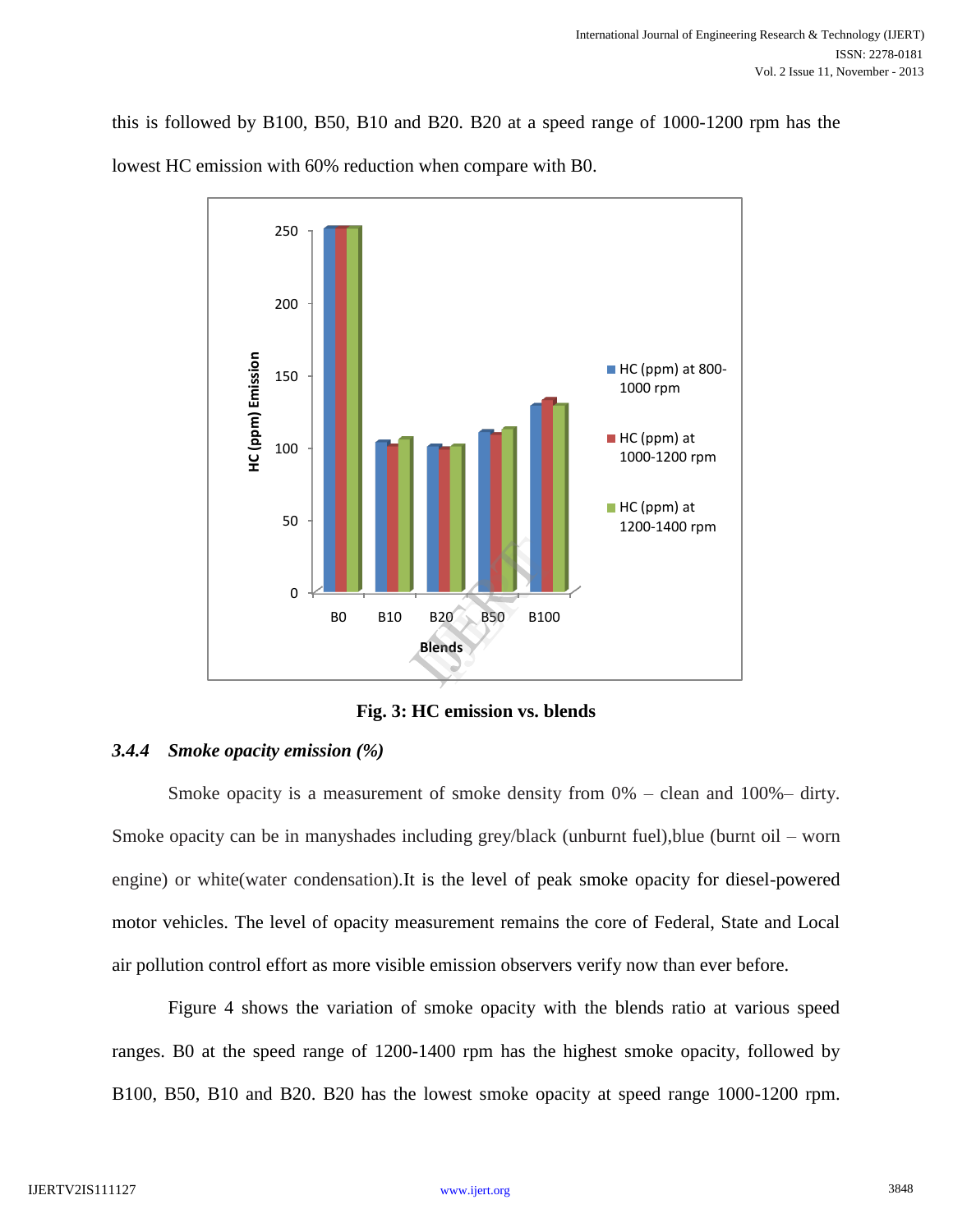Whereas, B0 at the lowest speed (800-1000 rpm) range has the lowest emission of smoke opacity with 64% reduction.



**Fig. 4: Smoke opacity vs. blends**

# *3.4.5 Brake specific fuel consumption (BSFC) emission*

The BSFC is the amount of fuel which an engine consumed for each unit of break powers per hour. It indicates the efficiency with which the engine develops the power from fuel. Majorly used to compare the performance of different engine but always tends to be the same for similar engine.

Figure 5 shows the graph of variation of BSFC with the blends at various speed ranges. B50 at all speed ranges has the highest BSFC with 36% increase when compared with B0.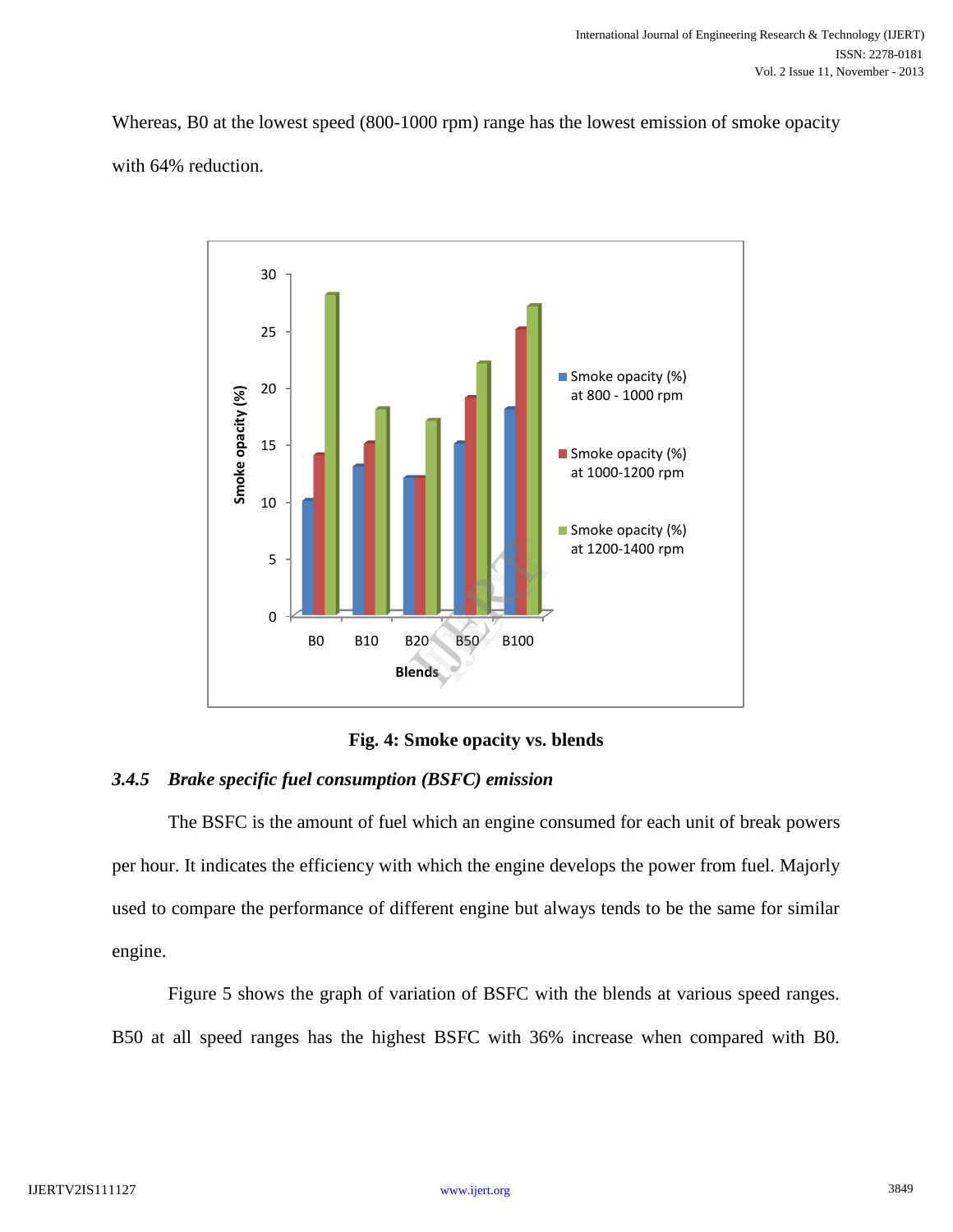Although, the BSFC is the same at all speed ranges for B0. B20 at the speed range of 800-1000 rpm has the lowest BSFC with 42% reduction when compared with B0.



**Fig. 5: BSFC vs. blends**

### *3.4.6 Flue gas temperature (deg. C)*

In the low temperature combustion region the exhaust temperature is critical even for diesel fuel due to its negative effects on turbocharger performance, so the lower exhaust temperature observed for neat Biodiesel could be an important drawback for its applicability in future diesel engines.

Figure 6 shows the flue gas temperature variation with the blends ratio. B20 has the lowest at the speed range of 800-1000 rpm. B10 at the speed ranges of 1000-1200 rpm and 1200- 1400 rpm has the highest flue gas temperature as well as B20 at 1000-1200 rpm and B100 at 1200-1400 rpm, respectively. This is due to lower cetane number and higher ignition delay of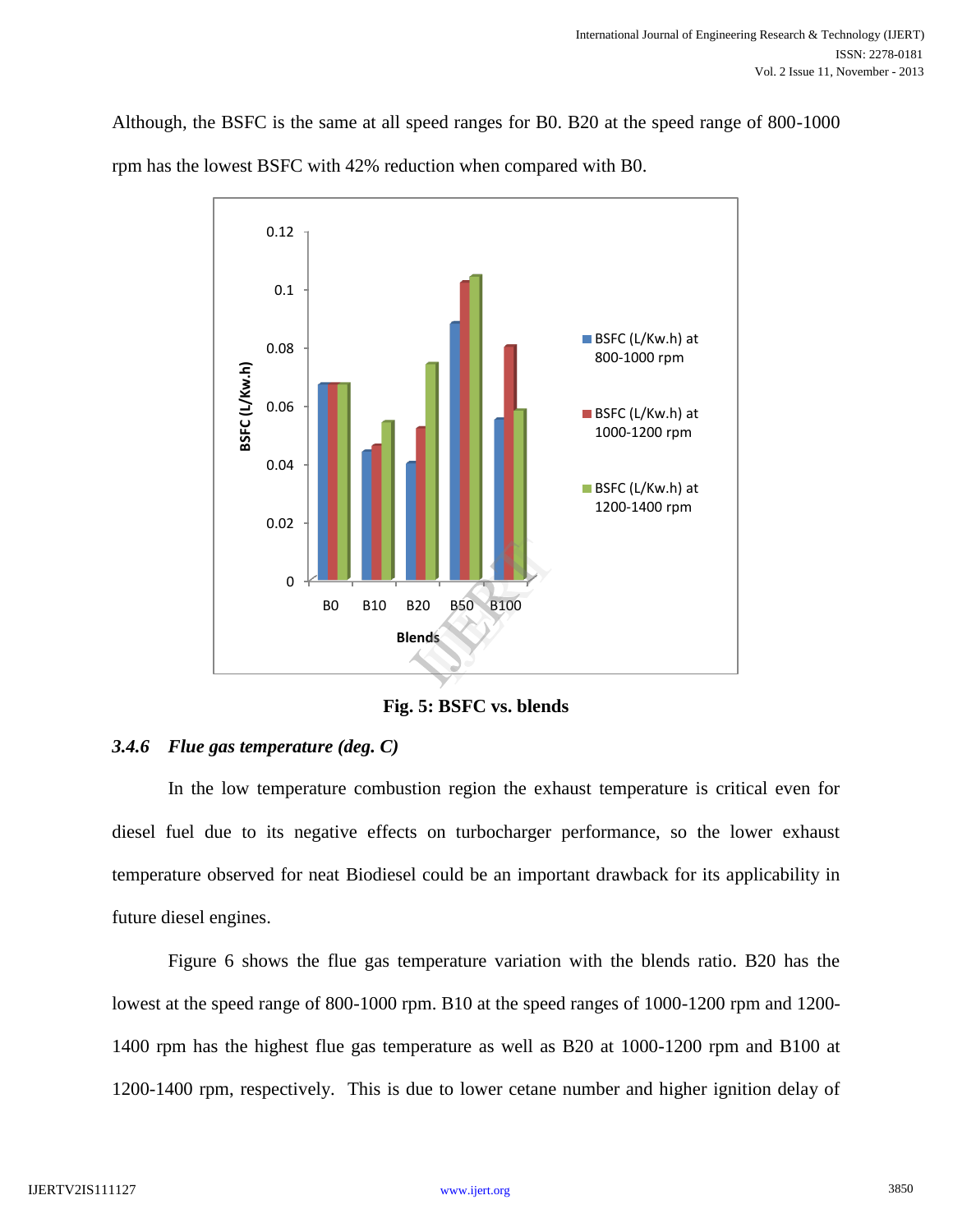the blend [23]. Hence, the highest flue gas temperature was found at 1000-1200 rpm for B10, B20 and B100 with 12% increase.



# *3.4.7 Brake thermal efficiency (BTE)*

BTE is the ratio of output to that of input energy in the form of fuel. It gives the efficiency with which the chemical energy of fuel is converted into mechanical work. It shows that all chemical energy of fuel is not converted to heat energy. The fuel efficiency tend to peak at higher engine speeds [24].

Figure 7 therefore shows the BTE variation with the blends at various speed ranges. The BTE decreases as the blend ratio increases at all speed ranges. However, B100 at speed range of 800-1000 rpm has the lowest BTE with 23% reduction when compared with B0 at the same speed range. B50 has the highest BTE at the speed range 1200-1400 rpm, these shows 45% increase in the BTE when compared with B0.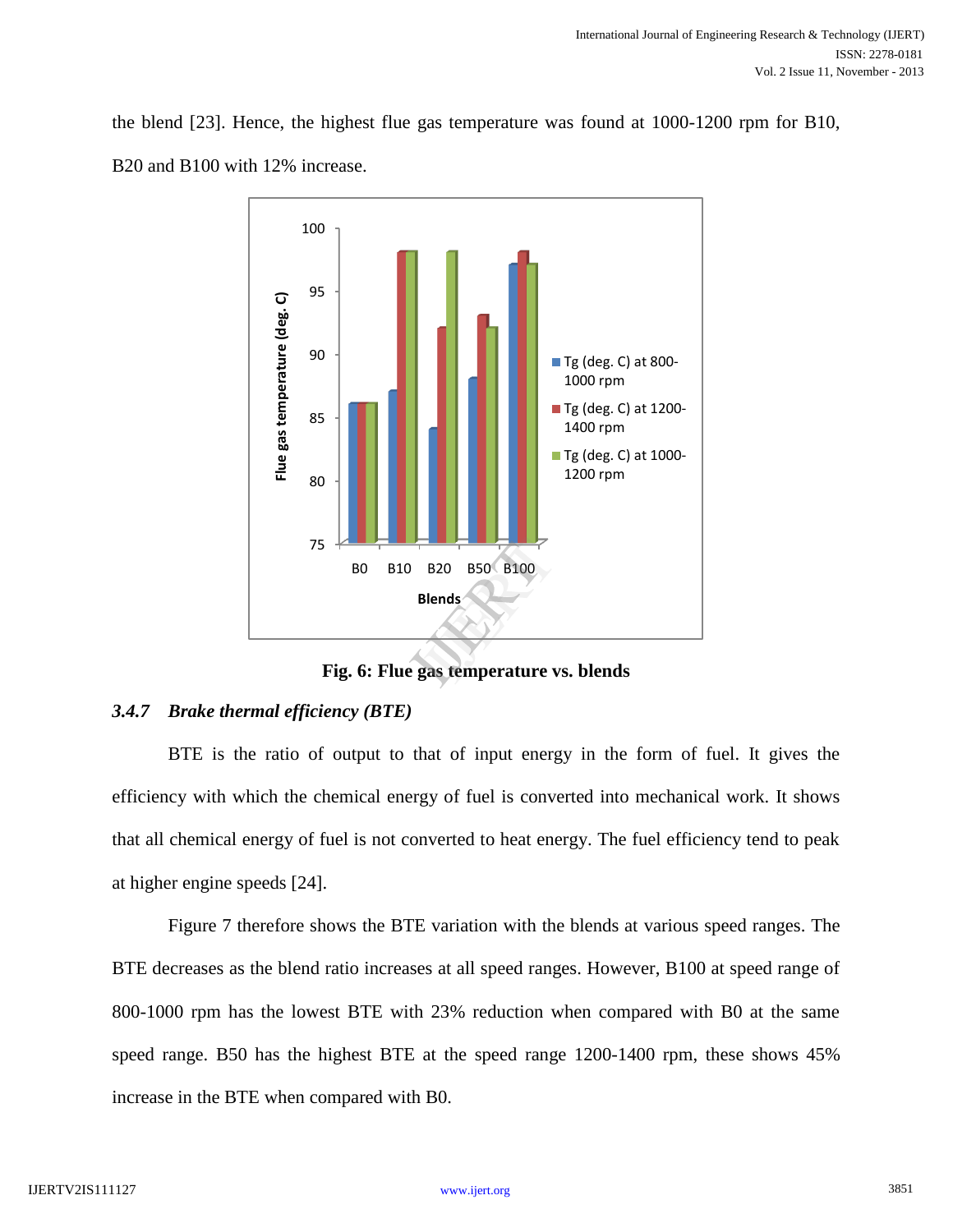

**Fig. 7: Brake thermal efficiency vs. blends**

### **4. Conclusion**

biodiesel production. Two steps production processes influenced the high yield of biodiesel. Three possible experimental runs were performed in each step, the best of the operating conditions were 1.45 (% v/v) for  $H_2SO_4$  conc., 5:1 for Methanol/oil molar ratio, 40 min Reaction time which gave 1.06 % for FFAin the first step, in the second step, 92.70 %(w/w) of biodiesel at 0.55% KOH, 5:1 methanol/oil molar ratio,  $60\degree$ C temperature and 30 min reaction time was achieved.

The produced biodiesel had fuel properties which satisfied both ASTME D6751 and EN 1424 standards. Emission assessment revealed 60% decreased in CO, 58% decreased in NOx, 60% decreased in HC, 39% decrease in smoke opacity and 42% decreased in BSFC at B20,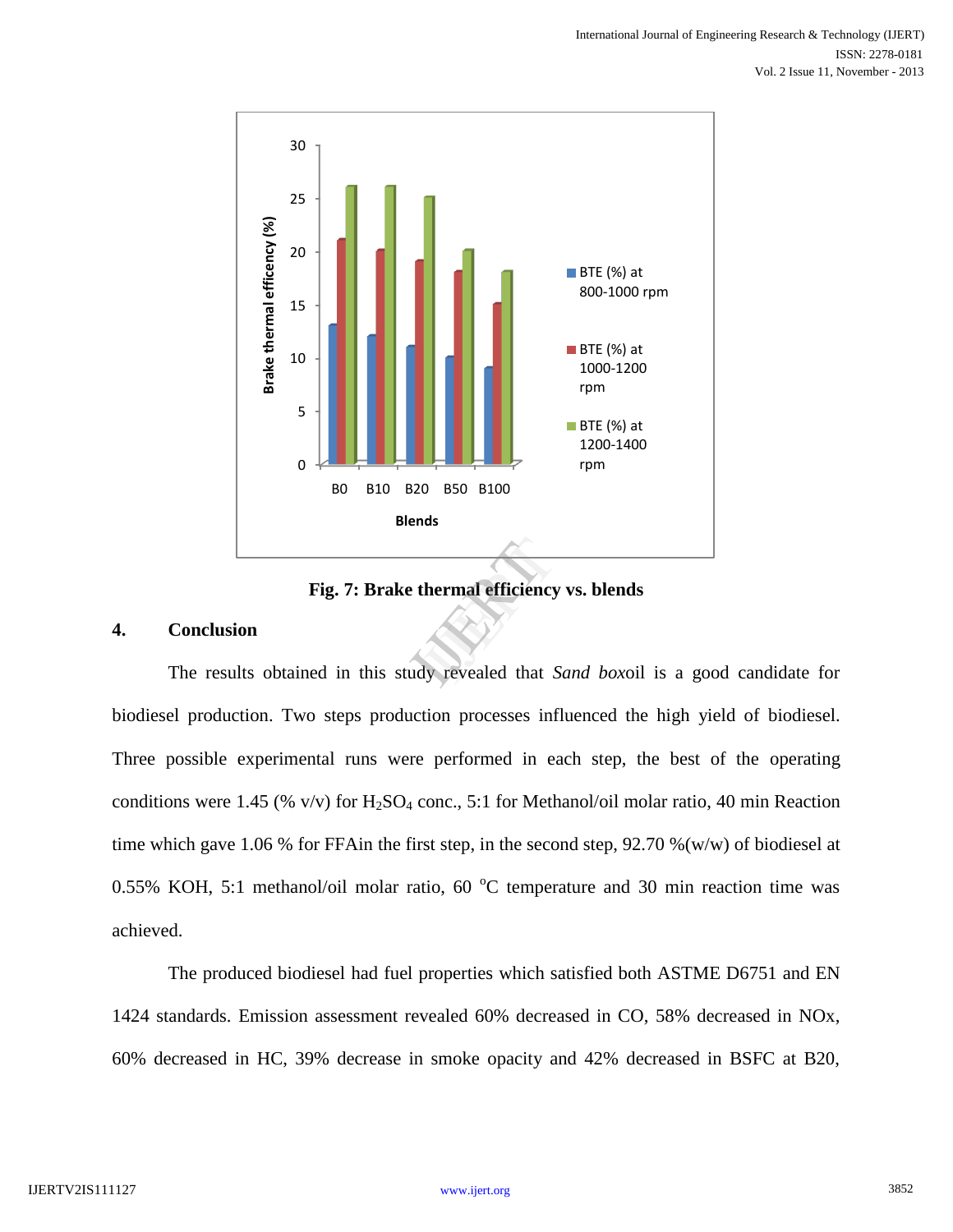respectively. Flue gas temperature increased by 12% at B20, meanwhile, there is 45% increase in BTE at B50.

### **Acknowledgment**

The help of Laboratory staffs of Nigeria National Petroleum Company (NNPC) in conducting the GC analysis in the company laboratories is highly valued. The effort of technical staffs of Mechanical engineering departmental at workshop is highly appreciated.

### **References**

- [1] A. Alcantara, J. Amores, L. Canoira, E. Fidalgo, M.J. Franco, A. Navarro,"Catalytic production of Biodiesel from soybean oil, used frying oil and tallow", Biomass Bioenergy<br>
Vol. 18, 2000, pp. 515-527.<br>
M.P. Dorado, E. Ballesteros, F.J. López, M. Mittelbach, "Optimization of alkali catalyzed<br>
transesterif Vol. 18, 2000, pp. 515-527.
- [2] M.P. Dorado, E. Ballesteros, F.J. López, M. Mittelbach, "Optimization of alkali catalyzed transesterification of Brassica Carinata oil for Biodiesel production",Energy Fuel, Vol. 18, 2004, pp. 77–83.
- [3] M. Mittelbach and C. Remschmidt, "Biodiesel. The comprehensive handbook. Vienna: Boersedruck Ges.m.b.H.; 2004.
- [4] S.K. Karmee and Chadha "Preparation of Biodiesel from crude oil of Pongamia pinnata. Bioresour Technol". Vol. 13, 2005, pp. 1425-1429.

[5] D. Leung and Y. Guo, "Transesterification of a neat and used frying oil: Optimization for Biodiesel production",Fuel Process Technol., Vol. 87,2006,pp. 883-890.

[6] L. Wang, D.G. Stevenson, F.J. Eller, J.L. Jane, T. Wang, G. Inglett, "Oil and tocopherol content and composition of pumpkin seed oil in 12 cultivars",J AGR FOOD CHEM.,Vol. 55, 2007, pp. 4005- 4013.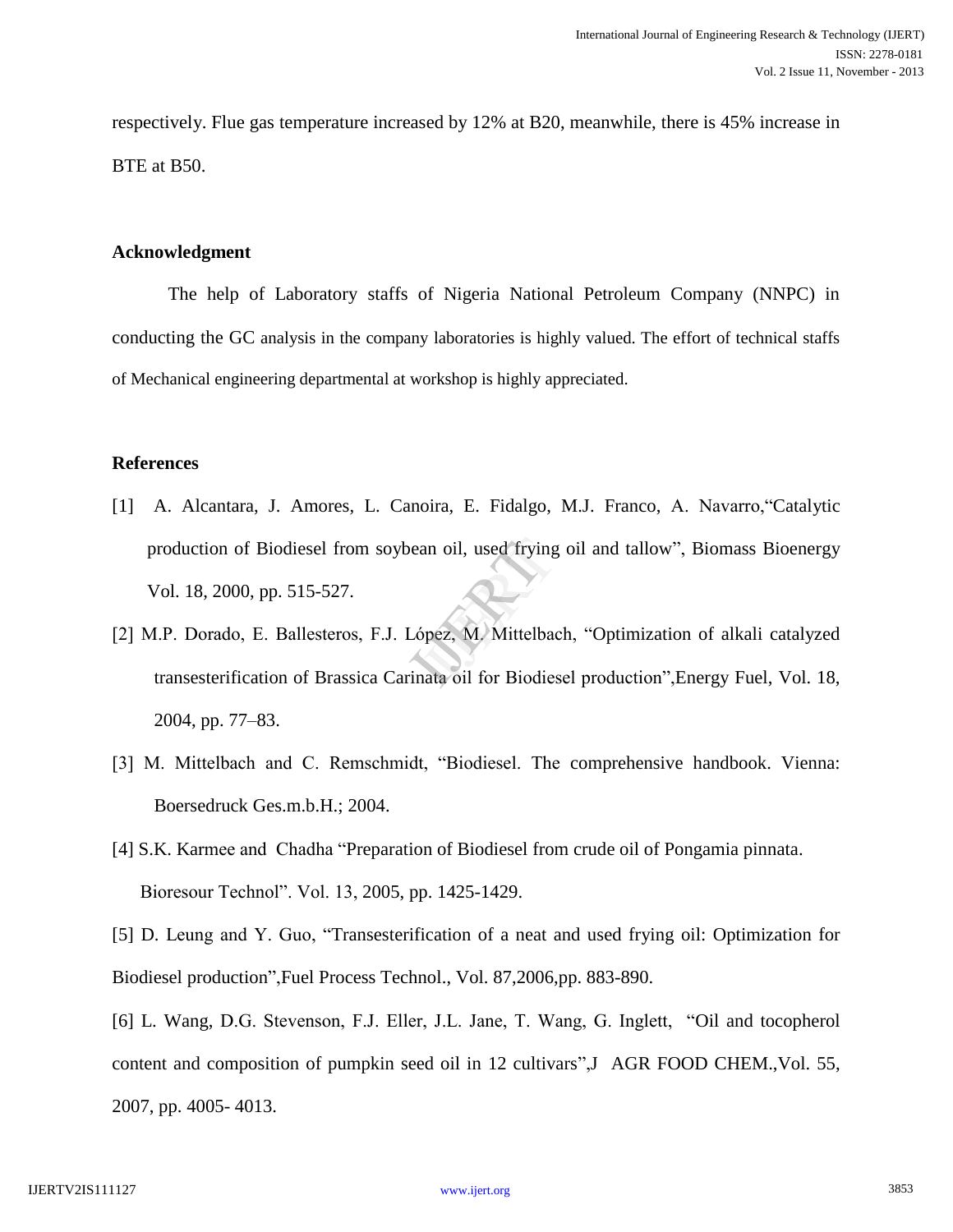[7] A.K. Tiwari, A. Kumar, H. Raheman, "Biodiesel production from jatropha oil (Jatropha curcas) with high free fatty acids": An optimized process", Biomass Bioenergy, Vol. 31, 2007, pp. 569-575.

[8] AOAC - Official methods of analyses of the Association of Official Analytical Chemists

(1998). 16th Ed., Washington DC, USA, Association of Official Analytical Chemists.

[9] S.K. Haldar, B.B. Ghosh and A. Nag,"Utilization of unattended *Putranjiva roxburghii* nonedible oil as fuel in diesel engine", Renewable energy, Vol. 34, 2009, pp. 343-347.

[10] O.G. Igbum, A.C. Eloka-Eboka and C.A. Nwadinigwe," Effects of Transesterification Variables on Yields and Properties of Biodiesel Fuels Produced from Four Virgin Tropical Seeds Oils", IJEE, Vol. 1, 2012, pp. 119-130.

[11] O.P. Olatidoye, A.E. Adeleke, S.A. Adegbite and S.S. Sobowale, "Chemical Composition<br>and Nutritional Evaluation of Sandbox (Hura Crepitan) Seed Flour for Domestic Consumption<br>and Industrial", J Med Appl. Biosciences, and Nutritional Evaluation of Sandbox (Hura Crepitan) Seed Flour for Domestic Consumption and Industrial", J Med Appl. Biosciences, Vol. 2, 2010, pp.72-83.

[12] O.S. Eze, "Physico-chemical properties of oil from some selected underutilized oil seeds available for Biodiesel preparation", AJB, Vol. 11, 2012, pp. 10003-10007.

[13] J.A.O. Oyekunle, A.A. Omole and J.O. Akinnifasi, "Physical properties of oils extracted fromNigerian Non conventional oilseeds",J Appl Scienc.,Vol. 7, 2007, pp. 835-840.

[14] I.A. Ajayi, F.A. Dawodu, K.O. Adebowale and R.A. Oderinde,"Chemical composition of Pentaclethra macrophylla seed and seed oil grown in Nigeria", Riv.Ital.Sostanze Grasse,Vol. 74, 2002, pp. 183-185.

[15] A. Demirbas, "Fuel properties and calculation of higher heating values of vegetable oils", Fuel, Vol. 7, 1998, pp. 1117-1120.

[16] M.J. Ramos, C.M. Fernández, A. Casas, L. Rodríguez, A. Pérez, "Influence of fatty acid